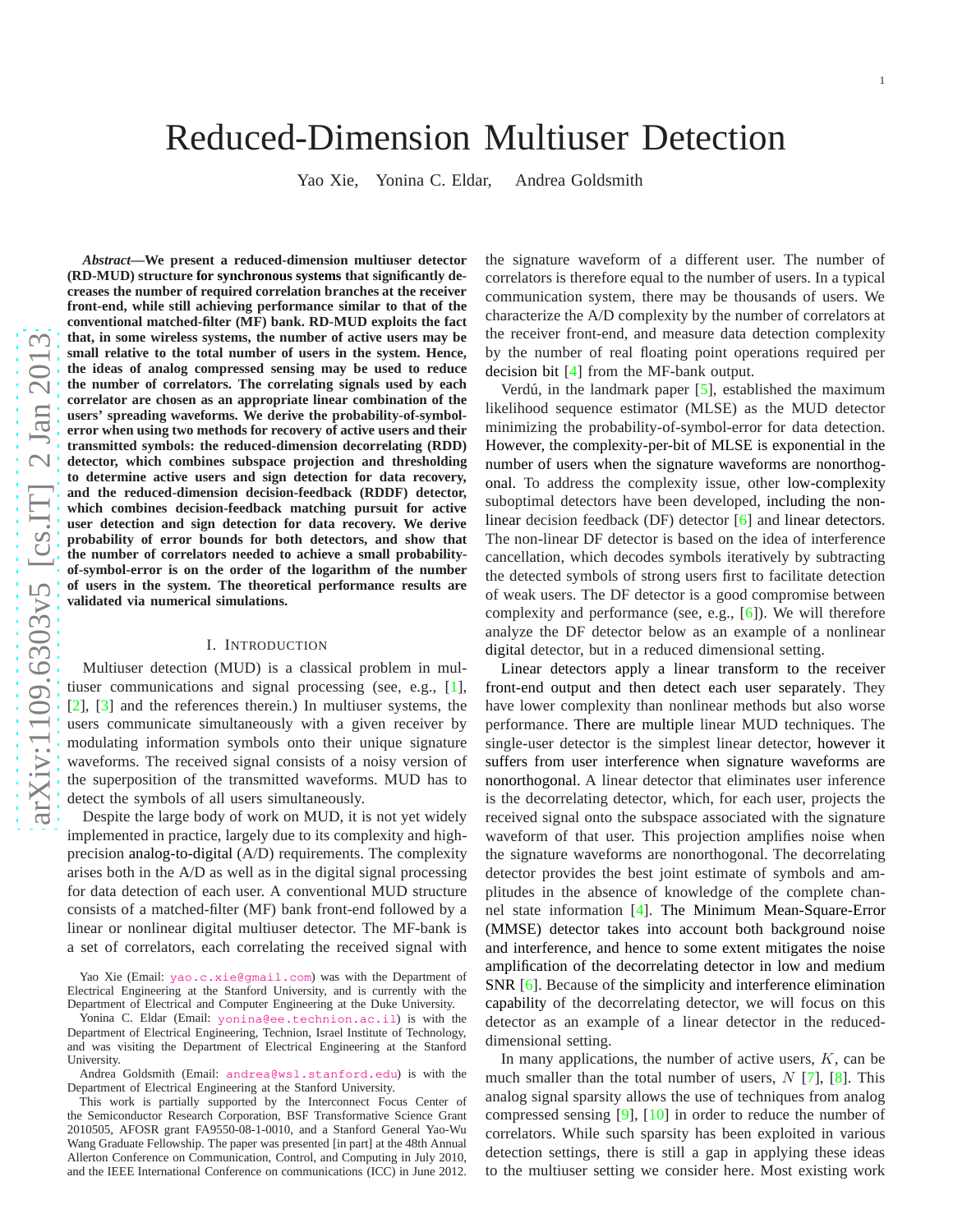on exploiting compressed sensing [\[11\]](#page-15-10), [\[12\]](#page-15-11) for signal detection assumes discrete signals and then applies compressed sensing via matrix multiplication [\[8\]](#page-15-7), [\[13\]](#page-15-12), [\[14\]](#page-16-0), [\[15\]](#page-16-1), [\[16\]](#page-16-2). In contrast, in multiuser detection the received signal is continuous. Another complicating factor relative to previous work is that here noise is added in the analog domain prior to A/D conversion at the frontend, which corresponds to the measurement stage in compressed sensing. Therefore, A/D conversion will affect both signal and noise. Due to the MFs at the front-end, the output noise vector is in general colored. Furthermore, it cannot be whitened without modifying the MF coefficient matrix, which corresponds to the measurement matrix in compressed sensing. In the discrete compressed sensing literature, it is usually assumed that white noise is added after measurement. An exception is the work of [\[17\]](#page-16-3). Finally, typically in compressed sensing the goal is to *reconstruct* a sparse signal from its samples, whereas in MUD the goal is to *detect* both active users and their symbols. To meet the goal of MUD we therefore adapt algorithms from compressed sensing for detection and develop results on the probability-of-symbol-error rather than on the mean-squared error (MSE).

In this work, we develop a low complexity MUD structure which we call a reduced-dimension multiuser detector (RD-MUD) exploiting analog signal sparsity, assuming symbol-rate synchronization. The RD-MUD reduces the front-end receiver complexity by decreasing the number of correlators without increasing the complexity of digital signal processing, while still achieving performance similar to that of conventional MUDs that are based on the MF-bank front-end. The RD-MUD converts the received analog signal into a discrete output by correlating it with  $M \ll N$  correlating signals. We incorporate analog compressed sensing techniques [\[9\]](#page-15-8) by forming the correlating signals as linear combinations of the signature waveforms via a (possibly complex) coefficient matrix A. The RD-MUD output can thus be viewed as a projection of the MF-bank output onto a lower dimensional detection subspace. We then develop several digital detectors to detect both active users and their transmitted symbols, by combining ideas from compressed sensing and conventional MUD. We study two such detectors in detail: the reduced-dimension decorrelating (RDD) detector, a linear detector that combines subspace projection and thresholding to determine active users with a sign detector for data recovery [\[18\]](#page-16-4), [\[19\]](#page-16-5), and the reduced-dimension decisionfeedback (RDDF) detector, a nonlinear detector that combines decision-feedback matching pursuit (DF-MP) [\[20\]](#page-16-6), [\[21\]](#page-16-7) for active user detection with sign detection for data recovery in an iterative manner. DF-MP differs from conventional MP [\[20\]](#page-16-6), [\[21\]](#page-16-7) in that in each iteration the binary-valued detected symbols, rather than the real-valued estimates, are subtracted from the received signal to form the residual used by the next iteration.

We provide probability-of-symbol-error performance bounds for these detection algorithms, using the coherence of the matrix A in a non-asymptotic regime with a fixed number of total users and active users. Based on these results, we develop a lower bound on the number of correlators M needed to attain a certain probability-of-symbol-error performance. When A is a random partial discrete Fourier transform matrix, the M

required by these two specific detectors is on the order of  $\log N$ as compared to N correlators required for conventional MUD. We validate these theoretical results via numerical examples. Our analysis is closely related to [\[22\]](#page-16-8). However, [\[22\]](#page-16-8) considers estimation in white noise, which differs from our problem in the aforementioned aspects. Our work also differs from prior results on compressed sensing for MUD, such as Applebaum et.al. [\[7\]](#page-15-6) and Fletcher et.al. [\[8\]](#page-15-7), [\[23\]](#page-16-9), where a so-called on-off random access channel is considered. In these references, the goal is to detect which users are active, and there is no need to detect the transmitted symbols as we consider here. Neither of these works consider front-end complexity.

In this paper we focus on a synchronous MUD channel model [\[4\]](#page-15-3), where the transmission rate of all users is the same and their symbol epochs are perfectly aligned. This user synchronization can be achieved using GPS as well as distributed or centralized synchronization schemes (see, e.g., [\[24\]](#page-16-10), [\[25\]](#page-16-11)). Such methods are commonly used in cellular systems, ad-hoc networks, and sensor networks to achieve synchronization. Part of the MUD problem is signature sequence selection, for which there has also been a large body of work (see, e.g., [\[26\]](#page-16-12)). Here we do not consider optimizing signature waveforms so that our results are parameterized by the crosscorrelation properties of the signature waveforms used in our design.

The rest of the paper is organized as follows. Section [II](#page-1-0) discusses the system model and reviews conventional detectors using the MF-bank front-end. Section [III](#page-3-0) presents the RD-MUD front-end and detectors. Section [IV](#page-6-0) contains the theoretical performance guarantee of two RD-MUD detectors: the RDD and RDDF detectors. Section [V](#page-8-0) validates the theoretical results through numerical examples.

## II. BACKGROUND

#### <span id="page-1-0"></span>*A. Notation*

The notation we use is as follows. Vectors and matrices are denoted by boldface lower-case and boldface upper-case letters, respectively. The real and complex numbers are represented by  $\mathbb R$  and  $\mathbb C$ , respectively. The real part of a scalar x is denoted as  $\Re[x]$ , and  $x^*$  is its conjugate. The set of indices of the nonzero entries of a vector  $x$  is called the support of  $x$ . Given an index set  $I, X_{\mathcal{I}}$  denotes the submatrix formed by the columns of a matrix X indexed by  $\mathcal{I}$ , and  $\mathbf{x}_{\mathcal{I}}$  represents the subvector formed by the entries indexed by  $I$ . The identity matrix is denoted by I. The transpose, conjugate transpose, and inverse of a matrix X are represented by  $X^{\top}$ ,  $X^H$ , and  $X^{-1}$ , respectively, and  $X_{nm}$  denotes its nm th value. The  $\ell_2$  norm is denoted by  $||x|| = (x^H x)^{1/2}$ , and the  $\ell_{\infty}$  norm of a vector x is given by  $||x||_{\infty} = \max_{n=1}^{N} |x_n|$ . The minimum and maximum eigenvalues of a positive-semidefinite matrix  $X$  are represented by  $\lambda_{\min}(\boldsymbol{X})$  and  $\lambda_{\max}(\boldsymbol{X})$ , respectively. The trace of a square matrix X is denoted as  $tr(X)$ . The notation diag $\{x_1, \ldots, x_n\}$ denotes a diagonal matrix with  $x_1, \ldots, x_n$  on its diagonal. We use  $I$  to denote the identity matrix and  $1$  to denote an all-one vector.

The function  $\delta_{nm}$  is defined such that  $\delta_{nm} = 1$  only when  $n = m$  and otherwise is equal to 0. The sign function is defined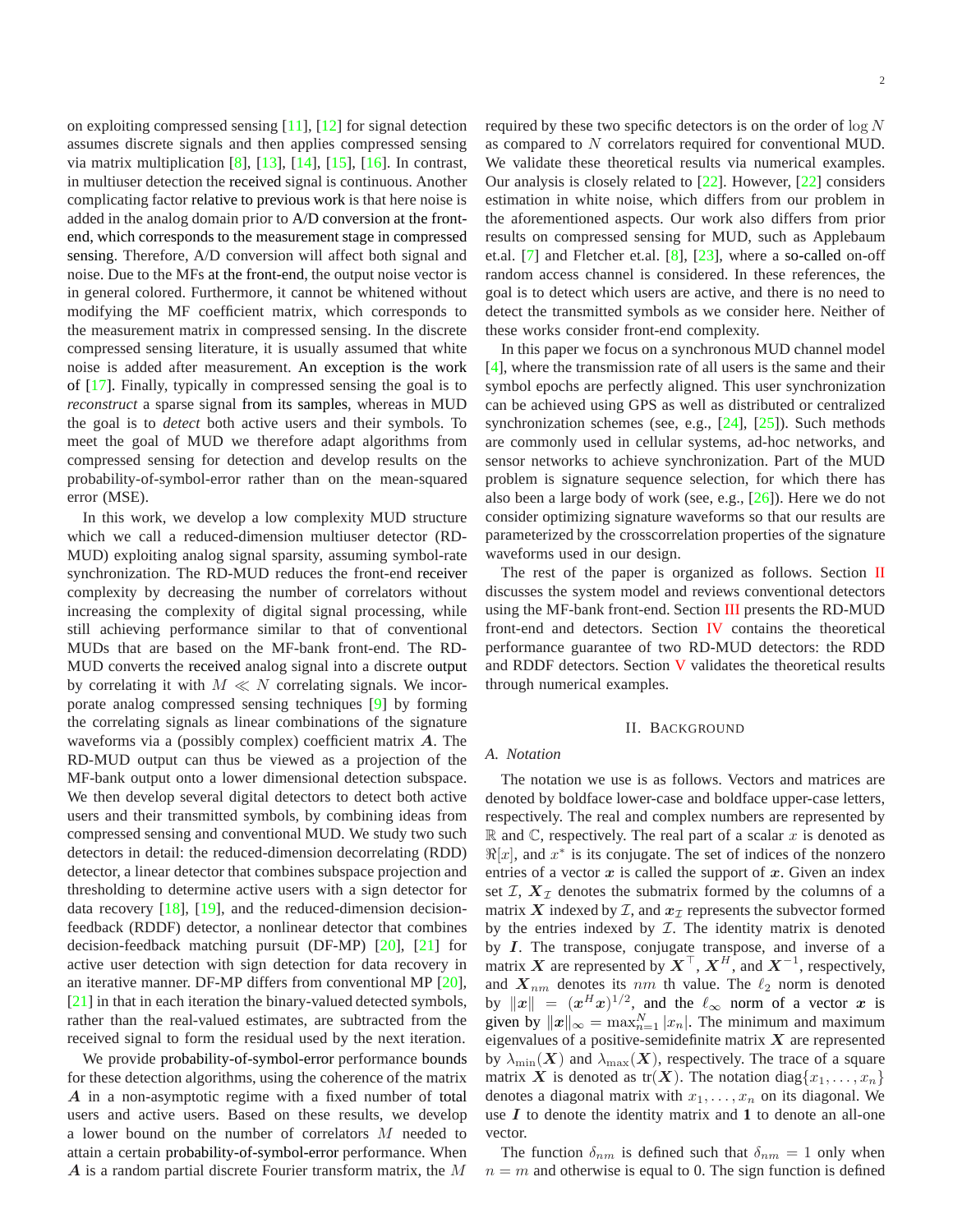as  $sgn(x) = 1$ , if  $x > 0$ ,  $sgn(x) = -1$ , if  $x < 0$ , and otherwise is equal to 0. The expectation of a random variable  $x$  is denoted as  $\mathbb{E}\{x\}$  and the probability of an event A is represented as  $P(A)$ . The union, intersection, and difference of two sets  $\{A\}$ and  ${B}$  are denoted by  ${A} \cup {B}$ ,  ${A} \cap {B}$ , and  ${A}$ / ${B}$ , respectively. The complement of a set  $\{A\}$  is represented as  ${A}^c$ . The notation  $A \subset B$  means that set A is a subset of B. The *inner product* (or *crosscorrelation*) between two real analog signals  $x(t)$  and  $y(t)$  in  $L_2$  is written as  $\langle x(t), y(t) \rangle =$  $\frac{1}{T}\int_0^T x(t)y(t)dt$ , over the symbol time T. The  $L_2$  norm of  $x(t)$ is  $\Vert x(t) \Vert = \langle x(t), x(t) \rangle^{1/2}$ . Two signals are orthogonal if their crosscorrelation is zero.

#### *B. System Model*

Consider a synchronous multiuser system  $[1]$  with N users. Each user is assigned a known unique signature waveform from a set  $S = \{s_n(\cdot) : [0, T] \to \mathbb{R}, 1 \le n \le N\}$ . Users modulate their data by their signature waveforms. There are  $K$  active users out of  $N$  possible users transmitting to the receiver. In our setting, we assume that active users modulate their signature waveforms using Binary Phase Shift Keying (BPSK) modulation with the symbol of user  $n$  denoted by  $b_n \in \{1, -1\}$ , for  $n \in \mathcal{I}$ , where  $\mathcal I$  contains indices of all active users. The amplitude of the nth user's signal at the receiver is given by  $r_n$ , which is determined by the transmit power and the wireless channel gain. For simplicity, we assume  $r_n$ 's are real (but they can be negative), and known at the receiver. The nonactive user can be viewed as transmitting with power  $P_n = 0$ , or equivalently transmitting zeros:  $b_n = 0$ , for  $n \in \mathcal{I}^c$ . The received signal  $y(t)$  is a superposition of the transmitted signals from the active users, plus white Gaussian noise  $w(t)$ with zero-mean and variance  $\sigma^2$ :

<span id="page-2-1"></span>
$$
y(t) = \sum_{n=1}^{N} r_n b_n s_n(t) + w(t), \qquad t \in [0, T], \qquad (1)
$$

with  $b_n \in \{1, -1\}$ ,  $n \in \mathcal{I}$ , and  $b_n = 0$ ,  $n \in \mathcal{I}^c$ . The duration of the data symbol  $T$  is referred to as the symbol time, which is also equal to the inverse of the data rate for binary modulation.

We assume that the signature waveforms are linearly independent. The crosscorrelations of the signature waveforms are characterized by the Gram matrix  $G$ , defined as

$$
[\mathbf{G}]_{n\ell} \triangleq \langle s_n(t), s_\ell(t) \rangle, \qquad 1 \le n, \ell \le N. \tag{2}
$$

For convenience, we assume that  $s_n(t)$  has unit energy:  $||s_n(t)|| = 1$  for all n so that  $[G]_{nn} = 1$ . Due to our assumption of linear independence of the signature waveforms,  $G$  is invertible. In addition, the signatures typically have low crosscorrelations, so that the magnitudes of the off-diagonal elements of  $G$  are much smaller than 1.

Our goal is to detect the set of active users, i.e. users with indices in  $\mathcal{I}$ , and their transmitted symbols  $\{b_n : n \in \mathcal{I}\}\$ . In practice the number of active users  $K$  is typically much smaller than the total number of users  $N$ , which is a form of analog signal sparsity. As we will show, this sparsity enables us to reduce the number of correlators at the front-end and still be able to achieve performance similar to that of a conventional

<span id="page-2-0"></span>MUD using a bank of MFs. We will consider two scenarios: the case where  $K$  is known, and the case where  $K$  is bounded but unknown. The problem of estimating  $K$  can be treated using techniques such as those in [\[27\]](#page-16-13).



<span id="page-2-5"></span>Fig. 1: Front-end of (a) conventional MUD using MF-bank, and (b) RD-MUD.

<span id="page-2-3"></span><span id="page-2-2"></span>

<span id="page-2-4"></span>Fig. 2: The diagram of (a) linear detector, and (b) nonlinear detector.

#### *C. Conventional MUD*

A conventional MUD detector has a MF-bank front-end followed by a digital detector. We now review this architecture.

*1) MF-bank front-end:* For general single-user systems, the MF multiplies the received signal  $y(t)$  with the single user waveform  $s(t)$  and integrates over a symbol time. The MF-bank is an extension of the MF for multiple users, and has  $N$  MFs in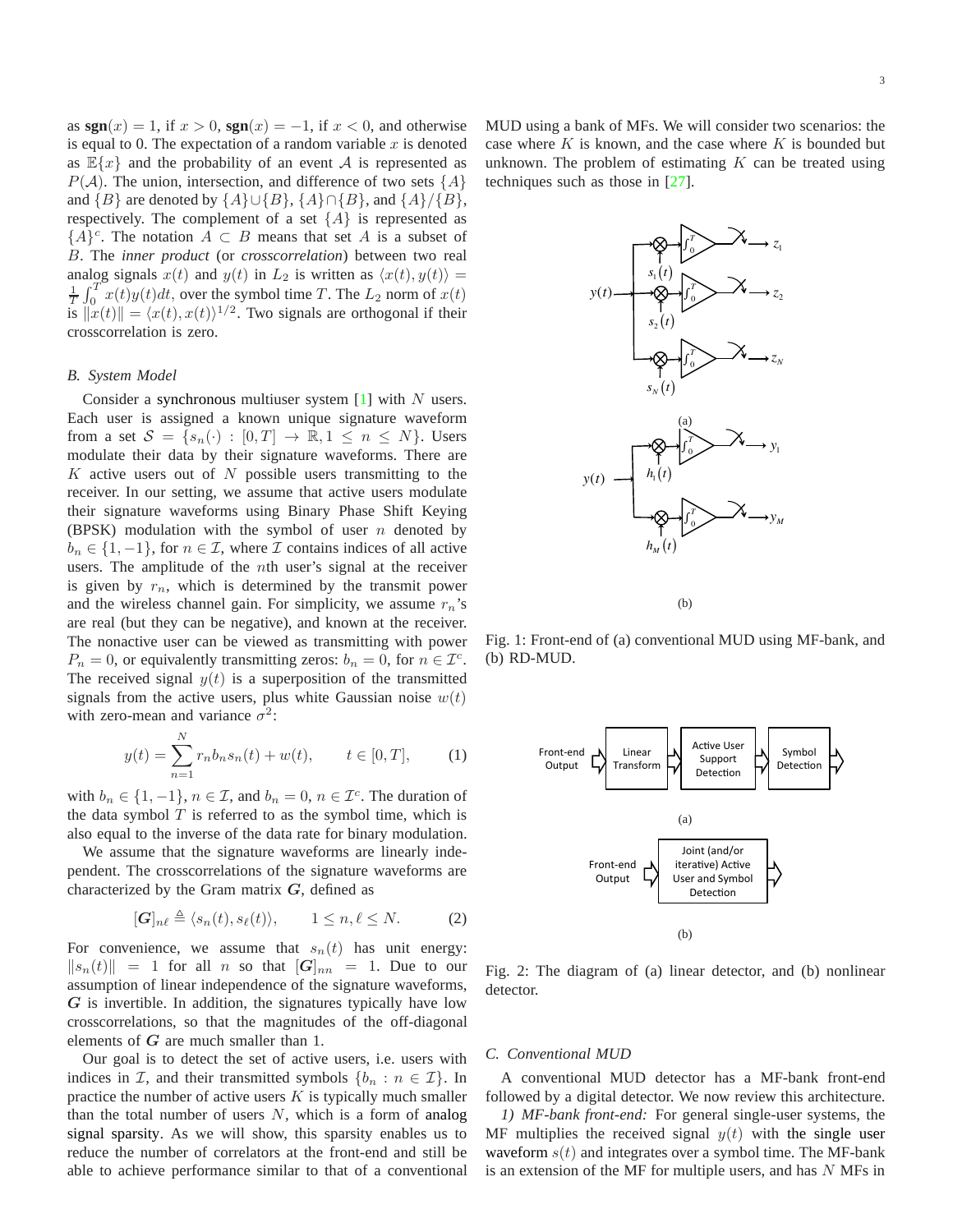parallel: the nth branch correlates the received signal with the corresponding signature waveform  $s_n(t)$ , as illustrated in Fig. [1a.](#page-2-0) The output of the MF-bank is a set of sufficient statistics for MUD when the amplitudes  $r_n$  are known [\[1\]](#page-15-0). Using [\(1\)](#page-2-1), the output of the MF-bank can be written as

<span id="page-3-6"></span>
$$
z = GRb + u,\tag{3}
$$

where  $\boldsymbol{z} = [z_1, \dots, z_N]^\top$ ,  $z_n = \langle y(t), s_n(t) \rangle$ ,  $\boldsymbol{R} \in \mathbb{R}^{N \times N}$  is a diagonal matrix with  $[\boldsymbol{R}]_{nn} = r_n$ ,  $\boldsymbol{b} = [b_1, \cdots, b_N]^\top$  and  $u = [u_1, \dots, u_N]^\top$ , where  $u_n = \langle w(t), s_n(t) \rangle$ . The vector u is Gaussian distributed with zero mean and covariance  $\mathbb{E}\{uu^H\}$  $\sigma^2 G$  (for derivation see [\[1\]](#page-15-0)).

*2) MF-bank detection:* Conventional MUD detectors based on the MF-bank output can be classified into two categories: linear and nonlinear, as illustrated in Fig. [2.](#page-2-2) In the literature, the synchronous MUD model typically assumes all users are active, i.e.  $b_n \in \{1, -1\}$ , and hence the goal of the MUD detectors is to detect all user symbols. The linear detector applies a linear transform  $T$  to the MF-bank output (illustrated in Fig. [2a\)](#page-2-3):

<span id="page-3-1"></span>
$$
Tz = TGRb + Tu,\t\t(4)
$$

and detects each user's symbol separately using a sign detector:

<span id="page-3-2"></span>
$$
\hat{b}_n = \text{sgn}(r_n[T\boldsymbol{z}]_n), \qquad 1 \le n \le N. \tag{5}
$$

Several commonly used linear detectors are the single-user detector, the decorrelating detector and the minimum-meansquare-error (MMSE) detector. The single-user detector [\[4\]](#page-15-3) is equivalent to choosing  $T = I$  in [\(4\)](#page-3-1) and [\(5\)](#page-3-2). By applying a linear transform  $T = G^{-1}$  in [\(4\)](#page-3-1), the decorrelating detector can remove the user interference and recover symbols perfectly in the absence of noise; however, it also amplifies noise when  $G \neq I$ . The MMSE detector minimizes the MSE between the linear transform of the MF-bank output and symbols, and corresponds to  $T = (G + \sigma^2 R^{-2})^{-1}$  in [\(4\)](#page-3-1) [\[1\]](#page-15-0).

Nonlinear detectors, on the other hand, detect symbols jointly and (or) iteratively as illustrated in Fig. [2b.](#page-2-4) Examples include MLSE and the successive interference cancellation (SIC) detector [\[1\]](#page-15-0). The MLSE solves the following optimization problem:

$$
\max_{b_n \in \{1,-1\}} 2\mathbf{y}^H \mathbf{R} \mathbf{b} - \mathbf{b}^H \mathbf{R} \mathbf{G} \mathbf{R} \mathbf{b}.\tag{6}
$$

However, when the signature waveforms are nonorthogonal this optimization problem is exponentially complex in the number of users [\[1\]](#page-15-0). The SIC detector first finds the active user with the largest amplitude, detects its symbol, subtracts its effect from the received signal, and iterates the above process using the residual signal. After  $N$  iterations, the SIC detector determines all users.

### III. REDUCED-DIMENSION MUD (RD-MUD)

<span id="page-3-0"></span>The RD-MUD front-end, illustrated in Fig. [1b,](#page-2-5) correlates the received signal  $y(t)$  with a set of correlating signals  $h_m(t)$ ,  $m = 1, \dots M$ , where M is typically much smaller than N. The front-end output is processed by either a linear or nonlinear detector to detect active users and their symbols; the design of these detectors is adapted to take the analog sparsity into account.

#### *A. RD-MUD front-end*

Design of the correlating signals  $h_m(t)$  is key for RD-MUD to reduce the number of correlators. To construct these signals, we rely on the ideas introduced in [\[9\]](#page-15-8) to construct multichannel filters that sample structured analog signals at sub-Nyquist rates. Specifically, we use the biorthogonal signals with respect to  $\{s_n(t)\}\$ , which are defined as:

$$
\hat{s}_n(t) = \sum_{\ell=1}^N [\mathbf{G}^{-1}]_{n\ell} s_\ell(t), \qquad 1 \le n \le N. \tag{7}
$$

These signals have the property that  $\langle s_n(t), \hat{s}_m(t) \rangle = \delta_{nm}$ , for all n, m. Note that when  $\{s_n(t)\}\$ are orthogonal,  $G = I$  and  $\hat{s}_n(t) = s_n(t).$ 

The RD-MUD front-end uses as its correlating signals the functions

<span id="page-3-3"></span>
$$
h_m(t) = \sum_{n=1}^{N} a_{mn} \hat{s}_n(t), \qquad 1 \le m \le M,
$$
 (8)

where  $a_{mn}$  are (possibly complex) weighting coefficients. Define a coefficient matrix  $A \in \mathbb{R}^{M \times N}$  with  $[A]_{mn} \triangleq a_{mn}$ and denote the *n*th column of A as  $a_n \triangleq [a_{1n}, \dots, a_{Mn}]^\top$ ,  $n = 1, \dots, N$ . We normalize the columns of A so that  $||a_n|| = 1$ . The design of the correlating signals is equivalent to the design of A for a given  $\{s_n(t)\}\$ . Evidently, the performance of RD-MUD will depend on A. We will use coherence as a measure of the quality of  $A$ , which is defined as:

<span id="page-3-7"></span>
$$
\mu \triangleq \max_{n \neq \ell} \left| \boldsymbol{a}_n^H \boldsymbol{a}_\ell \right|.
$$
 (9)

As we will show later in Section [IV-A,](#page-6-1) it is desirable that  $\mu$ is small to guarantee small probability-of-symbol-error. This requirement also reflects a tradeoff in choosing how many correlators to use in the RD-MUD front-end. With more correlators, the coherence of  $\vec{A}$  can be lower and the performance of RD-MUD improves.

Choosing the correlating signals [\(8\)](#page-3-3) and using the receive signal model  $(1)$ , the output of the *mth* correlator is given by:

<span id="page-3-4"></span>
$$
y_m = \langle h_m(t), y(t) \rangle
$$
  
\n
$$
= \left\langle \sum_{n=1}^N a_{mn} \hat{s}_n(t), \sum_{\ell=1}^N r_\ell b_\ell s_\ell(t) \right\rangle
$$
  
\n
$$
+ \left\langle \sum_{n=1}^N a_{mn} \hat{s}_n(t), w(t) \right\rangle
$$
  
\n
$$
= \sum_{\ell=1}^N r_\ell b_\ell \sum_{n=1}^N a_{mn} \langle \hat{s}_n(t), s_\ell(t) \rangle + w_m
$$
  
\n
$$
= \sum_{\ell=1}^N a_{m\ell} r_\ell b_\ell + w_m,
$$
\n(10)

 $\sum_{n=1}^{N} a_{mn} \langle \hat{s}_n(t), w(t) \rangle$ . Denoting  $\mathbf{y} = [y_1, \dots, y_M]^\top$ where the output noise is given by  $w_m$   $\triangleq$ and  $\mathbf{w} = [w_1, \dots, w_M]^\top$ , we can express the RD-MUD output [\(10\)](#page-3-4) in vector form as

<span id="page-3-5"></span>
$$
y = ARb + w,\tag{11}
$$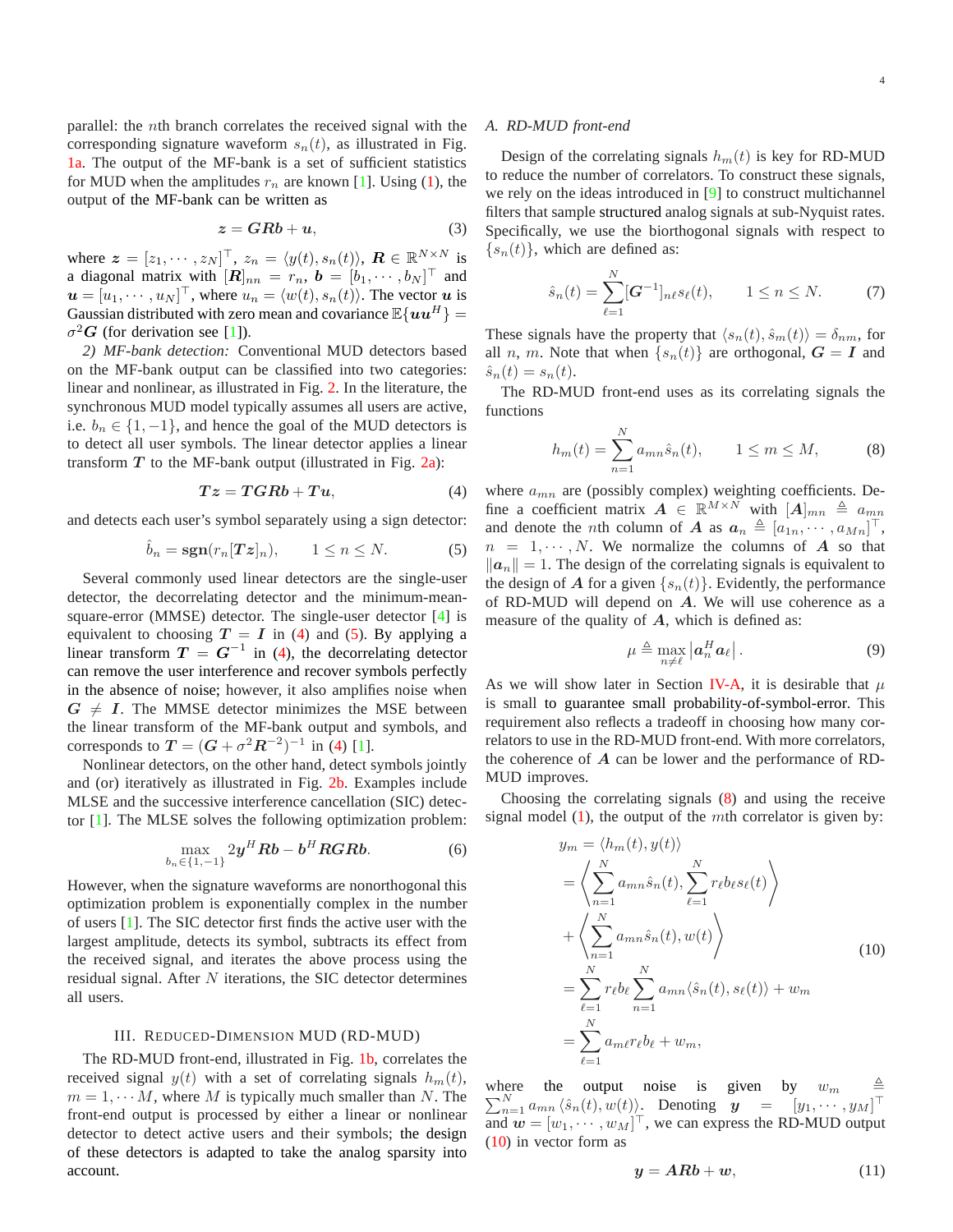where  $w$  is a Gaussian random vector with zero mean and covariance  $\sigma^2 A G^{-1} A^H$  (for derivation see [\[28\]](#page-16-14), [\[29\]](#page-16-15)). The vector  $y$  can be viewed as a linear projection of the MF-bank front-end output onto a lower dimensional subspace which we call the *detection subspace*. Since there are at most K active users,  $b$  has at most  $K$  non-zero entries. The idea of RD-MUD is that when the original signal vector  $\boldsymbol{b}$  is sparse, with proper choice of the matrix  $A$ , the detection performance for  $b$  based on  $y$  of  $(11)$  in the detection subspace can be similar to the performance based on the output of the MF-bank front-end z of [\(3\)](#page-3-6).

#### *B. RD-MUD detection*

We now discuss how to recover  $b$  from the RD-MUD frontend output using digital detectors. The model [\(11\)](#page-3-5) for RD-MUD has a similar form to the observation model in the compressed sensing literature [\[13\]](#page-15-12), [\[22\]](#page-16-8), except that the noise in the RD-MUD front-end output is colored. Hence, to recover  $b$ , we can combine ideas developed in the context of compressed sensing and MUD. The linear detector for RD-MUD first estimates active users  $\hat{\mathcal{I}}$  using support recovery techniques from compressed sensing. Once the active users are estimated, we can write the RD-MUD front-end output model [\(11\)](#page-3-5) as

<span id="page-4-5"></span>
$$
y = A_{\hat{\mathcal{I}}} R_{\hat{\mathcal{I}}} b_{\hat{\mathcal{I}}} + w,\tag{12}
$$

from which we can detect the symbols  $b_{\hat{\mathcal{I}}}$  by applying a linear transform to  $y$ . The nonlinear detector for RD-MUD detects active users and their symbols jointly (and/or iteratively).

We will focus on recovery based on two algorithms: (1) the RDD detector, a linear detector that uses subspace projection along with thresholding [\[19\]](#page-16-5), [\[13\]](#page-15-12) to determine active users and sign detection for data recovery; (2) the RDDF detector, a nonlinear detector that combines decision-feedback matching pursuit (DF-MP) for active user detection and sign detection for data recovery. These two algorithms are summarized in Algorithms [1](#page-4-0) and [2.](#page-4-1)

<span id="page-4-6"></span>*1) RDD detector:* A natural strategy for detection is to compute the inner product  $a^H y$  and detect active users by choosing indices corresponding to the  $K$  largest magnitudes of these inner products:

$$
\hat{\mathcal{I}} = \{n : \text{ if } |\Re[a_n^H y]| \text{ is among the} K \text{ largest of } |\Re[a_n^H y]|, n = 1, \cdots, N\}.
$$
\n(13)

<span id="page-4-2"></span>This corresponds to the thresholding support recovery algorithm in compressed sensing (e.g.  $[13]$ ). To detect symbols, we use sign detection:

<span id="page-4-3"></span>
$$
\hat{b}_n = \begin{cases} \operatorname{sgn}\left(r_n \Re[a_n^H y]\right), & n \in \hat{\mathcal{I}}; \\ 0, & n \notin \hat{\mathcal{I}}. \end{cases}
$$
(14)

In detecting active users  $(13)$  and their symbols  $(14)$ , we take the real parts of the inner products because the imaginary part of  $a_n^H y$  contains only noise and interference, since we assume that symbols  $b_n$  and amplitudes  $r_n$  are real and only A can be complex. When  $K = N$  and  $M = N$ , the RDD detector becomes the decorrelator in conventional MUD.

To compute the complexity-per-bit of the RDD detector we note that computing  $A^H y$  requires MN floating point

operations when  $\bm{A}$  is real (or  $2MN$  operations when  $\bm{A}$  is complex) for detection of  $N \log_2 3$  bits (since equivalently we are detecting  $b_n \in \{-1,0,1\}$ . Hence the complexity-perbit of RDD is proportional to M. Since  $M \leq N$  in RD-MUD, the complexity-per-bit of RDD (and other RD-MUD linear detectors as well) is lower than that of the conventional decorrelating linear MUD detector. Furthermore, RDD and other linear RD-MUD detectors require much lower complexity in the analog front-end.

When the number of users is not known, we can replace Step 2 in Algorithm [1](#page-4-0) by

$$
\hat{\mathcal{I}} = \{ n \in \{1, ..., N\} : |\Re[a_n^H y]| > \xi \},\tag{15}
$$

where  $\xi > 0$  is a chosen threshold. We refer to this method as the RDD threshold (RDDt) detector. The RDDt detector is related to the OST algorithm for model selection in [\[30\]](#page-16-16). The choice of  $\xi$  depends on  $r_n$ ,  $\sigma^2$ , M, N,  $\mu$  and the maximum eigenvalue of  $G^{-1}$ . Bounds on  $\xi$  associated with error probability bounds will be given in Theorem [1.](#page-7-0) In Section [V](#page-8-0) we explore numerical optimization of  $\xi$ , where we find that to achieve good performance,  $\xi$  should increase with N or K, and decrease with M.

| <b>Algorithm 1 RDD</b> detector |                                                                                  |  |  |  |
|---------------------------------|----------------------------------------------------------------------------------|--|--|--|
|                                 | 1: <b>Input:</b> An $M \times N$ matrix A, a vector $y \in \mathbb{C}^M$ and the |  |  |  |
|                                 | number of active users $K$ .                                                     |  |  |  |
|                                 | 2: Detect active users: find $\hat{\mathcal{I}}$ that contains indices of the K  |  |  |  |
|                                 | largest $\Re[a_n^H y]$ .                                                         |  |  |  |
|                                 | $\angle$ on $H$ is $\hat{H}$                                                     |  |  |  |

<span id="page-4-0"></span>3: Detect symbols:  $\hat{b}_n = \text{sgn}(r_n \Re[a_n^H y])$  for  $n \in \hat{\mathcal{I}}$ , and  $b_n = 0$  for  $n \notin \mathcal{I}$ .

# **Algorithm 2** RDDF detector

- 1: **Input**: An  $M \times N$  matrix **A**, a vector  $y \in \mathbb{C}^M$  and number of active users K.
- 2: Initialize:  $\mathcal{I}^{(0)}$  is empty,  $\mathbf{b}^{(0)} = 0$ ,  $\mathbf{v}^{(0)} = \mathbf{y}$ .
- 3: Iterate Steps  $4-6$  for  $k = 1, \dots, K$ :
- 4: Detect active user:  $n_k = \arg \max_n \left| \Re[a_n^H \mathbf{v}^{(k-1)}] \right|.$
- 5: Detect symbol:  $b_n^{(k)} = \text{sgn}(r_{n_k} \Re[a_{n_k}^H \mathbf{v}^{(k-1)}]),$  for  $n = n_k$ , and  $b_n^{(k)} = b_n^{(k-1)}$  for  $n \neq n_k$ .

<span id="page-4-1"></span>.

6: Update:  $\mathcal{I}^{(k)} = \mathcal{I}^{(k-1)} \cup \{n_k\},\$ 

and 
$$
v^{(k)} = y - ARb^{(k)}
$$
.  
7: Output:  $\hat{\mathcal{I}} = \mathcal{I}^{(K)}$ ,  $\hat{\mathbf{b}} = \mathbf{b}^{(K)}$ 

<span id="page-4-7"></span>*2) RDDF detector:* The RDDF detector determines active users and their corresponding symbols iteratively. It starts with an empty set as the initial estimate for the set of active user  $\mathcal{I}^{(0)}$ , zeros as the estimated symbol vector  $\mathbf{b}^{(0)} = \mathbf{0}$ , and the frontend output as the residual vector  $v^{(0)} = y$ . Subsequently, in each iteration  $k = 1, \dots, K$ , the algorithm selects the column  $a_n$  that is most highly correlated with the residual  $v^{(k-1)}$  as the detected active user in the kth iteration:

<span id="page-4-4"></span>
$$
n_k = \arg\max_n \left| \Re[\boldsymbol{a}_n^H \boldsymbol{v}^{(k-1)}] \right|, \tag{16}
$$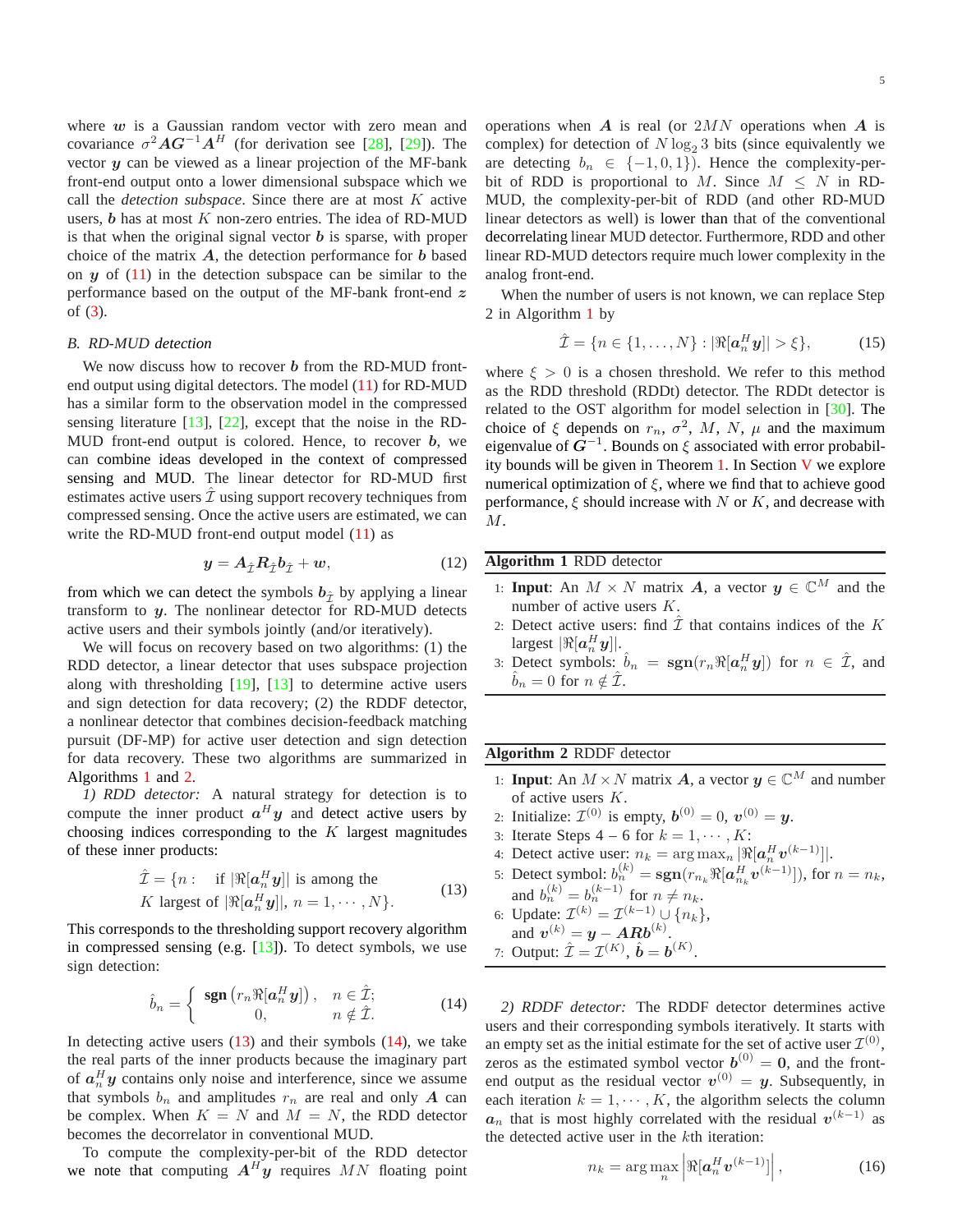which is then added to the active user set  $\mathcal{I}^{(k)} = \mathcal{I}^{(k-1)} \cup \{n_k\}.$ The symbol for user  $n_k$  is detected with other detected symbols staying the same:

<span id="page-5-1"></span>
$$
b_n^{(k)} = \begin{cases} \operatorname{sgn}\left(r_{n_k} \Re[a_{n_k}^H v^{(k-1)}]\right), & n = n_k; \\ b_n^{(k-1)}, & n \neq n_k. \end{cases}
$$
(17)

The residual vector is then updated through  $v^{(k)} = y - A R b^{(k)}$ . The residual vector represents the part of  **that has yet to be** detected by the algorithm along with noise. The iteration repeats  $K$  times (as we will show, with high probability DF-MP never detects the same active user twice), and finally the active user set is given by  $\hat{\mathcal{I}} = \mathcal{I}^{(K)}$  with the symbol vector  $\hat{b}_n = b_n^{(K)}$ ,  $n = 1, \dots, N$ . When  $K = N$  and  $M = N$ , the RDDF detector becomes the successive interference cancelation technique in the conventional MUD.

The complexity-per-bit of RDDF is proportional to  $KM$ . Since  $M \leq N$ , this implies that the complexity for data detection of RDDF is lower than that of the conventional DF detector (the complexity-per-bit of the DF detector is proportional to  $KN$ ). Note that RDDF is similar to MP in compressed sensing but with symbol detection.

We can modify the RDDF detector to account for an unknown number of users by iterating only when the residual does not contain any significant "component", i.e., when  $||A^H v^{(k)}||_{\infty}$  <  $\epsilon$  for some threshold  $\epsilon > 0$ . We refer to this method as the RDDF threshold (RDDFt) detector. The choice of  $\epsilon$  depends on  $r_n$ ,  $\sigma^2$ , M, N,  $\mu$  and the maximum eigenvalue of  $G^{-1}$ . As with the threshold  $\xi$ , bounds on  $\epsilon$  to ensure given error probability bounds, and its numerical optimization, are presented in Theorem [1](#page-7-0) and Section [V,](#page-8-0) respectively. As in the RDDt, here we also found in numerical optimizations that  $\epsilon$  should increase with  $N$  or  $K$ , and decrease with  $M$ .

*3) Noise whitening transform:* The noise in the RD-MUD output [\(11\)](#page-3-5) is in general colored due to the matched filtering at the front-end. We can whiten the noise by applying a linear transform  $(AG^{-1}A^H)^{-1/2}$  before detecting active users and symbols, as illustrated in Fig. [3.](#page-5-0) The whitened output is given by:

$$
y_w \triangleq (AG^{-1}A^H)^{-1/2}y
$$
  
=  $(AG^{-1}A^H)^{-1/2}ARb + w_0,$  (18)

where  $w_0$  is a Gaussian random vector with zero mean and covariance matrix  $\sigma^2 I$ . If we define a new measurement matrix

$$
\boldsymbol{A}_{w} \triangleq (\boldsymbol{A}\boldsymbol{G}^{-1}\boldsymbol{A}^{H})^{-1/2}\boldsymbol{A},\tag{19}
$$

then the RDD and RDDF detectors can be applied by replacing A with  $A_w$  and y with  $y_w$  in [\(13\)](#page-4-2), [\(14\)](#page-4-3), [\(16\)](#page-4-4) and [\(17\)](#page-5-1). While whitening the noise, the whitening transform also distorts the signal component. As we demonstrate via numerical examples in Section [V-6,](#page-10-0) noise whitening is beneficial when the signature waveforms highly correlated.

*4) Other RD-MUD linear detectors:* By combining ideas developed in the context of compressed sensing and conventional linear MUD detection, we can develop alternative linear detectors in the reduced-dimension setting.

*Reduced-dimension MMSE (RD-MMSE) detector:* Similar to

<span id="page-5-0"></span>

Fig. 3: A MUD detector with noise whitening transform.

the MMSE detector of the conventional MUD, a linear detector based on the MMSE criterion can be derived for [\(12\)](#page-4-5). The RD-MMSE detector determines active users through the support recovery method of  $(13)$ , and then uses a linear transform M that minimizes  $\mathbb{E}\{\|\boldsymbol{b}_{\hat{\mathcal{I}}} - \boldsymbol{My}\|^2\}$  to estimate the symbols. Here the expectation is with respect to the vector of transmitted symbols  $b_{\hat{\tau}}$  and the noise vector w. Following the approach for deriving the conventional MMSE detector [\[1\]](#page-15-0), assuming that  $b_{\hat{\mathcal{I}}}$  is uncorrelated with w and  $\mathbb{E}\{b_{\hat{\mathcal{I}}}b_{\hat{\mathcal{I}}}^H\}=I$ , we obtain the linear transform for the reduced-dimension MMSE (RD-MMSE) detector as (see [A](#page-12-0)ppendix A for details):  $M =$  $R_{\hat{I}}A_{\hat{I}}^H(A_{\hat{I}}R_{\hat{I}}^2A_{\hat{I}}^H + \sigma^2AG^{-1}A^H)^{-1}$ . The symbols are then determined as:

<span id="page-5-2"></span>
$$
\hat{b}_n = \begin{cases}\n\operatorname{sgn}(r_n \Re\{[\boldsymbol{M} \boldsymbol{y}]_n\}), & n \in \hat{\mathcal{I}}; \\
0, & n \notin \hat{\mathcal{I}}.\n\end{cases}
$$
\n(20)

Similarly, we can modify RDDF by replacing symbol detection by [\(20\)](#page-5-2) on the detected support  $\mathcal{I}^{(k)}$  in each iteration.

*Reduced-dimension least squares (RD-LS) detector:* In the reduced-dimensional model [\(12\)](#page-4-5), the matrix  $A_{\hat{\tau}}R_{\hat{\tau}}$  introduces interference when we detect the symbols. Borrowing from the idea of conventional MUD decorrelator, we can alleviate the effect of interference using the method of least-squares, and estimate the symbols by solving  $\hat{b}_{\hat{\mathcal{I}}} = \arg \min_{\mathbf{x}} ||\hat{\mathbf{y}} - A_{\hat{\mathcal{I}}} R_{\hat{\mathcal{I}}} \mathbf{x}||^2$ . We call this the reduced-dimension least squares (RD-LS) detector. Since  $sgn([\hat{b}_{\hat{\mathcal{I}}}]_n) = sgn([R_{\hat{\mathcal{I}}}^2 \hat{b}_{\hat{\mathcal{I}}}]_n)$ , RD-LS detects symbols by:

<span id="page-5-3"></span>
$$
\hat{b}_n = \begin{cases} \operatorname{sgn}\left(r_n \Re\left[ (A_{\hat{\mathcal{I}}}^H A_{\hat{\mathcal{I}}})^{-1} A_{\hat{\mathcal{I}}}^H y \right]_n \right), & n \in \hat{\mathcal{I}}; \\ 0, & n \notin \hat{\mathcal{I}}. \end{cases}
$$
(21)

Similarly, we can modify RDDF by replacing symbol detection by [\(21\)](#page-5-3) on detected support  $\mathcal{I}^{(k)}$  in each iteration.

*5) Reduced-Dimension Maximum Likelihood (RD-ML) detector:* The RD-ML detector finds the active users and symbols by solving the following integer optimization problem:

$$
\max_{b_n \in \{-1,0,1\}} 2y^H (AG^{-1}A^H)^{-1}ARb - b^H RA^H (AG^{-1}A^H)^{-1}ARb,
$$
\n(22)

where  $b_n = 0$  corresponds to the *n*th user being inactive. Similar to the conventional maximum likelihood detector, the complexity-per-bit of the RD-ML is exponential in the number of users. We therefore do not consider this algorithm further.

# *C. Choice of* A

In Sections [III-B1](#page-4-6) and [III-B2](#page-4-7) we have shown that both the RDD and RDDF detectors are based on the inner products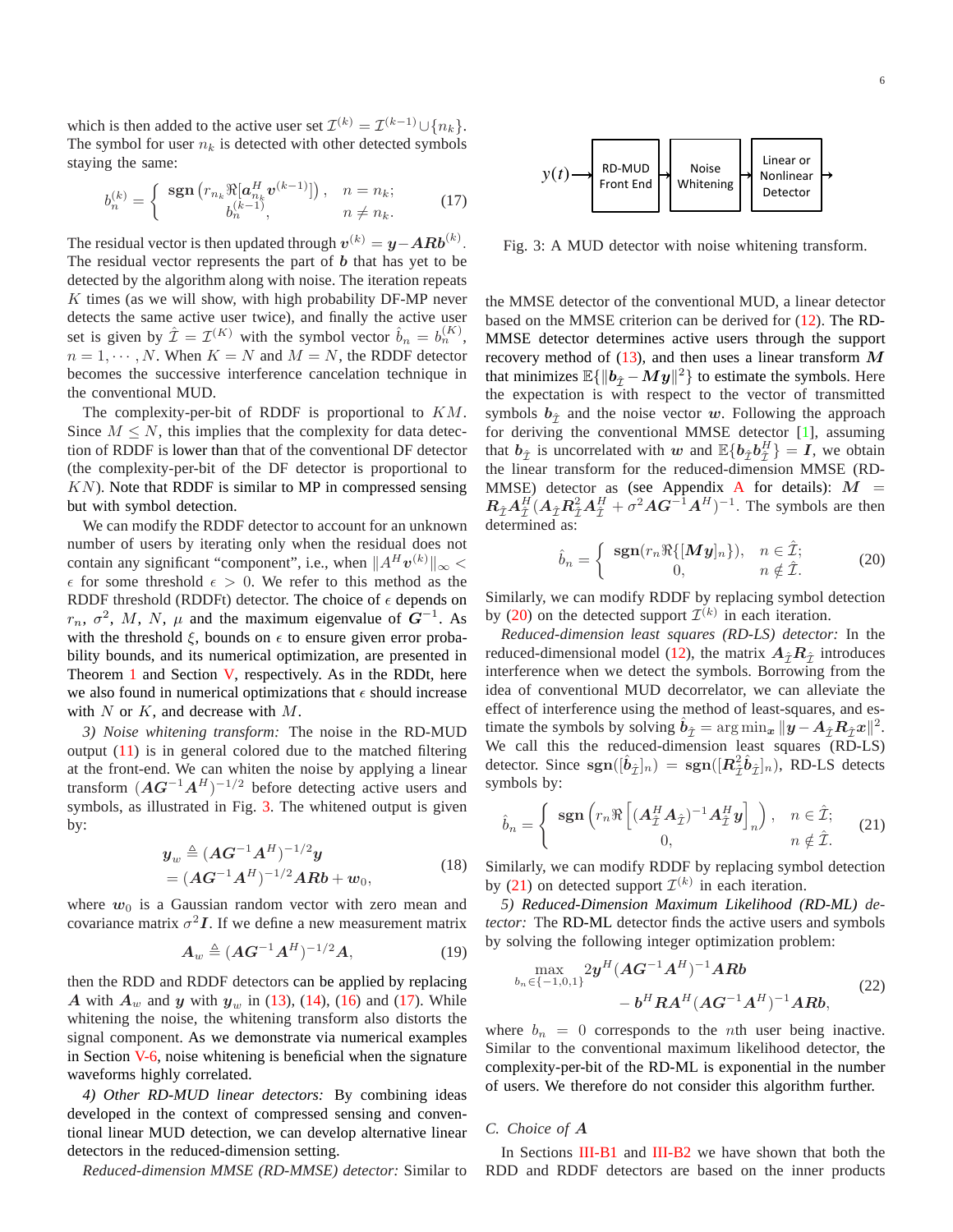between y and the columns of A. Since y consists of  $a_n$ corresponding to the active users plus noise, intuitively, for RDD and RDDF to work well, the inner products between columns of A, or its coherence as defined in [\(9\)](#page-3-7), should be small. Several commonly used random matrices in compressed sensing that have small coherence with high probability are:

- (1) Gaussian random matrices, where entries  $a_{nm}$  are independent and identically distributed (i.i.d.) with a zero mean and unit variance Gaussian distribution, with columns normalized to have unit norm;
- (2) Randomly sampled rows of a unitary matrix. For instance, the random partial discrete Fourier transform (DFT) matrix, which is formed by randomly selecting rows of a DFT matrix  $\mathbf{F}: [\mathbf{F}]_{nm} = e^{i\frac{2\pi}{N}nm}$  and normalizing the columns of the sub-matrix.
- (3) Kerdock codes [\[31\]](#page-16-17): these codes have dimension restricted to  $M \times M^2$ , where  $M = 2^{m+1}$  with m an odd integer greater than or equal to 3. They have very good coherence properties, with  $\mu = 1/\sqrt{M}$  which meets the Welch lower bound on coherence. The Welch bound imposes a general lower bound on the coherence of any  $M \times N$  matrix  $\boldsymbol{A}$ [\[32\]](#page-16-18) leading to  $\mu \gtrsim M^{-1/2}$ , when N is large relative to  $M$  and  $N$  is much larger than 1.

Among these three possible matrix choices, the random partial DFT matrix has some important properties that simplify closed-form analysis in some cases. In practice, if we choose the number of correlators equal to the number of users, i.e.  $M = N$ , then there is no dimension reduction, and the performance of RD-MUD should equal that of the MF-bank. When  $M = N$ , the random partial DFT matrix becomes the DFT matrix with the property that  $A^H A = I$ , i.e,  $a_n^H a_m = \delta_{nm}$ . In this case, the set of statistics  $\{a_n^H y\}$  that RDD and RDDF are based on has the same distribution as the decorrelator output. To see this, write  $\boldsymbol{a}_n^H \boldsymbol{y} = \boldsymbol{a}_n^H \left( \sum_{m=1}^N \boldsymbol{a}_m r_m b_m \right) + \boldsymbol{a}_n^H \boldsymbol{w} = r_n b_n + \boldsymbol{a}_n^H \boldsymbol{w},$ where  $a_n^H w$  is a Gaussian random variable with zero mean and covariance  $\sigma^2 \boldsymbol{a}_n^H \boldsymbol{A} \boldsymbol{G}^{-1} \boldsymbol{A}^H \boldsymbol{a}_m = [\boldsymbol{G}^{-1}]_{nm}$ . In contrast, the Gaussian random matrix does not have this property. Therefore, in this setting, the performance of RD-MUD using a Gaussian random matrix  $\vec{A}$  is worse than that using the random partial DFT matrix. This is also validated in our numerical results in Section [V-3.](#page-9-0) We will also see in Section [V-3](#page-9-0) that Kerdock codes outperform both random partial DFT and Gaussian random matrices for a large number of users. This is due to their good coherence properties. However, as discussed above, Kerdock codes have restricted dimensions and are thus less flexible for system design.

### IV. PERFORMANCE OF RD-MUD

<span id="page-6-0"></span>We now study the performance of RD-MUD with the RDD and RDDF detectors. We begin by considering the case of a single active user without noise as a motivating example.

## <span id="page-6-1"></span>*A. Single Active User*

When there is only one active user in the absence of noise, the RDD detector can detect the correct active user and symbol by using only *two* correlators, if every two columns of A are linearly independent. Later we will also show this is a corollary (Corollary [2\)](#page-8-1) of the more general Theorem [1.](#page-7-0)

Assume there is no noise and only one user with index  $n_0$ is active. In this case,  $y(t) = r_{n_0} b_{n_0} s_{n_0}(t)$  and  $K = 1$ . In RD-MUD, with two correlators, the RDD detector determines the active user by finding

$$
\hat{n}_0 = \arg \max_{n=1,\dots,N} |a_{1n} \langle h_1(t), y(t) \rangle + a_{2n} \langle h_2(t), y(t) \rangle|. \tag{23}
$$

From the Cauchy-Schwarz inequality,

$$
\begin{aligned} |a_{1n}\langle h_1(t), y(t)\rangle + a_{2n}\langle h_2(t), y(t)\rangle|^2 \\ &\le (a_{1n}^2 + a_{2n}^2) \left[ \langle h_1(t), y(t)\rangle^2 + \langle h_2(t), y(t)\rangle^2 \right], \end{aligned} \tag{24}
$$

with equality if and only if  $a_{mn} = c \langle h_m(t), y(t) \rangle =$  $ca_{mn_0}r_{n_0}b_{n_0} = c(n_0)a_{mn_0}$  for both  $m = 1, 2$  with some constant  $c(n_0)$ . If every two columns of  $\boldsymbol{A}$  are linearly independent, we cannot have two indices *n* such that  $a_{mn} = c(n_0)a_{mn_0}$  for  $m = 1, 2$ . Also recall that the columns of A are normalized,  $a_{1n}^2 + a_{2n}^2 = ||\boldsymbol{a}_n||^2 = 1$ . Therefore, the maximum is achieved only for  $n = n_0$  and  $c(n_0) = 1$ , which detects the correct active user. The detected symbol is also correct, since

$$
\hat{b}_{n_0} = \mathbf{sgn}(r_{n_0}[a_{1n_0}\langle y(t), h_1(t)\rangle + a_{2n_0}\langle y(t), h_2(t)\rangle])
$$
  
= 
$$
\mathbf{sgn}(r_{n_0}^2 b_{n_0}[a_{1n_0}^2 + a_{2n_0}^2]) = b_{n_0}.
$$
 (25)

## *B. Noise Amplification of Subspace Projection*

The projection onto the detection subspace amplifies the variance of noise. When the RDD and RDDF detectors detect the *n*th user, they are affected by a noise component  $a_n^H w$ . Consider the special case with orthogonal signature waveforms, i.e.  $G = I$ , and A chosen as the random partial DFT matrix. In this case, the noise variance is given by  $\sigma^2 a_n^H A A^H a_n =$  $\sigma^2(N/M)$ , so that it is amplified by a factor  $N/M \geq 1$ . In general, with subspace projection, the noise variance is amplified by a factor of  $a_n^H A G^{-1} A^H a_n$  [\[17\]](#page-16-3). Below we capture this noise amplification more precisely by relating the noise variance to the performance of the RD-MUD detectors.

# <span id="page-6-3"></span>*C. Coherence Based Performance Guarantee*

In this section, we present conditions under which the RDD and RDDF detectors can successfully recover active users and their symbols. The conditions depend on  $A$  through its coherence and are parameterized by the crosscorrelations of the signature waveforms through the properties of the matrix G. Our performance measure is the probability-of-symbol-error, which is defined as the probability that the set of active users is detected incorrectly, *or* any of their symbols are detected incorrectly:

<span id="page-6-2"></span>
$$
P_e = \mathbb{P}\{\hat{\mathcal{I}} \neq \mathcal{I}\} + \mathbb{P}\{\{\hat{\mathcal{I}} = \mathcal{I}\} \cap \{\hat{\boldsymbol{b}} \neq \boldsymbol{b}\}\}.
$$
 (26)

We will show in the proof of Theorem [1](#page-7-0) that the second term of  $(26)$  is dominated by the first term when  $(13)$  and  $(16)$  are used for active user detection. Define the largest and smallest channel gains as

<span id="page-6-4"></span>
$$
|r_{\text{max}}| \triangleq \max_{n} |r_n|, \quad |r_{\text{min}}| \triangleq \min_{n} |r_n|.
$$
 (27)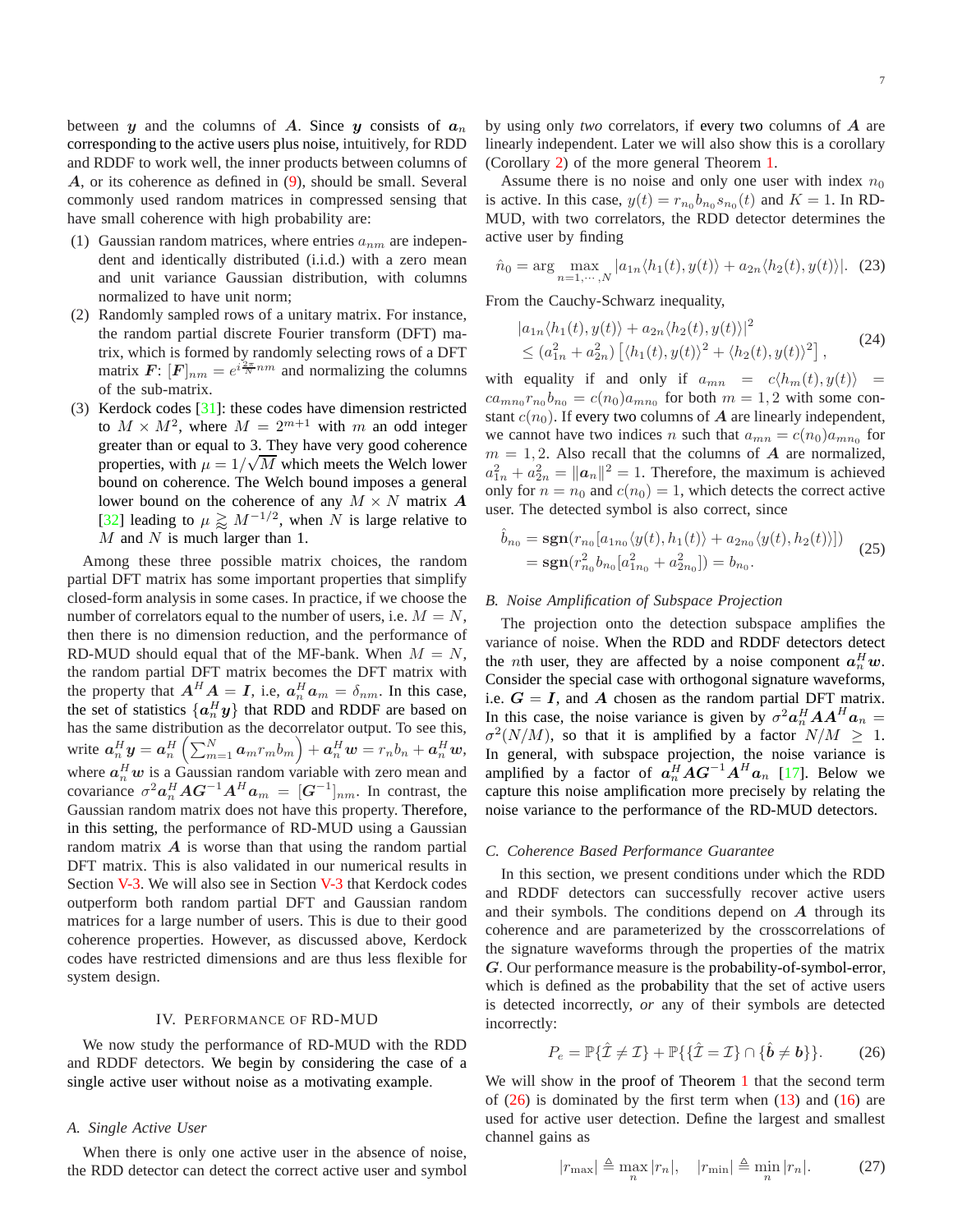Also define the k<sup>th</sup> largest channel gain as  $|r^{(k)}|$ . Hence,  $|r_{\text{max}}| = |r^{(1)}|$  and  $|r_{\text{min}}| = |r^{(K)}|$ . Our main result is the following theorem:

<span id="page-7-0"></span>**Theorem 1.** Let  $b \in \mathbb{R}^{N \times 1}$  be an unknown deterministic *symbol vector,*  $b_n \in \{-1, 1\}$ ,  $n \in \mathcal{I}$ , and  $b_n = 0$ ,  $n \in \mathcal{I}^c$ ,  $n = 1, \cdots, N$ . Denote the RD-MUD front-end output by  $y = ARb + w$ , where  $A \in \mathbb{C}^{M \times N}$  and  $G \in \mathbb{R}^{N \times N}$  are *known,* w *is a Gaussian random vector with zero mean and covariance*  $\sigma^2 \mathbf{A} \mathbf{G}^{-1} \mathbf{A}^H$  and  $\mathbf{R} = diag\{r_1, \cdots, r_N\}$ *. Let* 

<span id="page-7-4"></span>
$$
\tau \triangleq \sigma \sqrt{2(1+\alpha)\log N} \cdot \sqrt{\lambda_{\max}(\boldsymbol{G}^{-1})} \cdot \sqrt{\max_{n}(\boldsymbol{a}_{n}^{H}\boldsymbol{A}\boldsymbol{A}^{H}\boldsymbol{a}_{n})},
$$
\n(28)

*for a given constant*  $\alpha > 0$ *.* 

1) *Assume that the number of active users* K *is known. If the coherence [\(9\)](#page-3-7) of* A *satisfies the following condition:*

<span id="page-7-1"></span>
$$
|r_{\min}| - (2K - 1)\mu |r_{\max}| \ge 2\tau,
$$
 (29)

*for some constant*  $\alpha > 0$ *, then the probability-of-symbolerror [\(26\)](#page-6-2) for the RDD detector is upper bounded by:*

<span id="page-7-2"></span>
$$
P_e \le N^{-\alpha} [\pi (1 + \alpha) \log N]^{-1/2}.
$$
 (30)

2) Assume  $K_0$  *is an upper bound for the number of active users. If the coherence* [\(9\)](#page-3-7) of **A** *satisfies* [\(29\)](#page-7-1) for  $K = K_0$ , *and we choose a threshold* ξ > 0 *that satisfies*

$$
K_0\mu|r_{\text{max}}|+\tau < \xi < |r_{\text{min}}|-(K_0-1)\mu|r_{\text{max}}|-\tau, \tag{31}
$$

*then the probability-of-symbol-error [\(26\)](#page-6-2) for the RDDt detector is upper bounded by the right-hand-side of [\(30\)](#page-7-2).*

3) *Assume that the number of active users* K *is known. If the coherence [\(9\)](#page-3-7) of* A *satisfies the following condition:*

<span id="page-7-3"></span>
$$
|r_{\min}| - (2K - 1)\mu |r_{\min}| \ge 2\tau,
$$
 (32)

*for some constant*  $\alpha > 0$ *, then the probability-of-symbolerror [\(26\)](#page-6-2) for the RDDF detector is upper bounded by the right-hand-side of [\(30\)](#page-7-2).*

4) *If the coherence [\(9\)](#page-3-7) of* A *satisfies [\(32\)](#page-7-3) and we choose a threshold*  $\epsilon > 0$  *such that* 

$$
\tau < \epsilon < \min_{k=1}^K \{|r^{(k)}| \left[1 - (K - k)\mu\right] - \tau\},\tag{33}
$$

*then the probability-of-symbol-error [\(26\)](#page-6-2) for the RDDFt detector is upper bounded by the right-hand-side of [\(30\)](#page-7-2).*

*Proof:* See Appendix [B.](#page-12-1)

The main idea of the proof is the following. We define an event

<span id="page-7-7"></span>
$$
\mathcal{G} = \left\{ \max_{n=1}^{N} |\boldsymbol{a}_n^H \boldsymbol{w}| < \tau \right\} \tag{34}
$$

for  $\tau$  defined in [\(28\)](#page-7-4), and prove that G occurs with high probability. This bounds the two-sided tail probability of the noise. Then we show that under  $(29)$ , whenever  $G$  occurs, the active users can be correctly detected. On the other hand, we show that under a condition weaker than  $(29)$ , whenever  $G$ occurs, the user data symbols can be correctly detected. A similar but inductive approach is used to prove the performance guarantee for the RDDF detector.

A special case of Theorem [1](#page-7-0) is when  $AA^H = (N/M)I$ ,

 $\max_n(\boldsymbol{a}_n^H\boldsymbol{A}\boldsymbol{A}^H\boldsymbol{a}_n) = N/M$  and  $\boldsymbol{G} = \boldsymbol{I}$ . This is true when  $\boldsymbol{A}$ is the random partial DFT matrix and the signature waveforms are orthogonal. If we scale  $\sigma^2$  by  $M/N$ , then the right hand sides of [\(29\)](#page-7-1) and [\(32\)](#page-7-3) are identical to the corresponding quantities in Theorem 4 of  $[22]$ . Hence, in this case Theorem [1](#page-7-0) has the same conditions as those of Theorem 4 in [\[22\]](#page-16-8). However, Theorem 4 in [\[22\]](#page-16-8) only guarantees detecting the correct sparsity pattern of  **(equivalently, the correct active users), whereas** Theorem [1](#page-7-0) guarantees correct detection of not only the active users but their symbols as well. Theorem [1](#page-7-0) is also applied to more general colored noise.

*Remarks:*

- (1) The term on the right hand side of [\(29\)](#page-7-1) and [\(32\)](#page-7-3) is bounded by  $1 \leq \max_n(\boldsymbol{a}_n^H \boldsymbol{A} \boldsymbol{A}^H \boldsymbol{a}_n) \leq 1 + (N-1)\mu^2$ .
- (2) There is a noise phase-transition effect. Define the minimum signal-to-noise ratio (SNR) as

<span id="page-7-6"></span>
$$
SNR_{\min} = \frac{|r_{\min}|^2}{\sigma^2 \lambda_{\max}(G^{-1})},\tag{35}
$$

where  $\lambda_{\max}(\boldsymbol{G}^{-1})$  captures the noise amplification effect in the subspace projection due to nonorthogonal signature waveforms. Conditions [\(29\)](#page-7-1) and [\(32\)](#page-7-3) suggest that for the RDD and RDDF detectors to have  $P_e$  as small as [\(30\)](#page-7-2), we need at least

$$
SNR_{\min} > 8 \log N. \tag{36}
$$

This means that if the minimum SNR is not sufficiently high, then these algorithms cannot attain small probability-of-symbol-error. We illustrate this effect via numerical examples in Section [V-5](#page-10-1) (a similar effect can be observed in standard MUD detectors).

(3) In Theorem [1](#page-7-0) the condition of having a small probabilityof-symbol-error for the RDDF detector is weaker than for the RDD detector. Intuitively, the iterative approach of decision feedback removes the effect of strong users iteratively, which helps the detection of weaker users.

## *D. Bounding probability-of-symbol-error of RDD and RDDF*

Theorem [1](#page-7-0) provides a condition on how small  $\mu$  has to be to achieve a small probability-of-symbol-error. We can eliminate the constant  $\alpha$  and rewrite Theorem [1](#page-7-0) in an equivalent form that gives explicit error bounds for the RDD and RDDF detectors. Define

$$
\beta_1 \triangleq \frac{\left[1 - (2K - 1)\mu |r_{\text{max}}|/|r_{\text{min}}|\right]^2}{\max_n(\mathbf{a}_n^H \mathbf{A} \mathbf{A}^H \mathbf{a}_n)},
$$
\n
$$
\beta_2 \triangleq \frac{\left[1 - (2K - 1)\mu\right]^2}{\max_n(\mathbf{a}_n^H \mathbf{A} \mathbf{A}^H \mathbf{a}_n)}.
$$
\n(37)

<span id="page-7-5"></span>For the RDD detector, we have already implicitly assumed that  $1 - (2K - 1)\mu |r_{\text{max}}|/|r_{\text{min}}| \ge 0$ , since the right hand side of [\(29\)](#page-7-1) in Theorem [1](#page-7-0) is non-negative. For the same reason, for the RDDF detector, we have assumed that  $1 - (2K - 1)\mu > 0$ . By Remark (1) and [\(37\)](#page-7-5),  $\beta_1 \leq 1$  and  $\beta_2 \leq 1$ . We can prove the following corollary from Theorem [1](#page-7-0) (see  $[28]$  for details):

**Corollary 1.** *Under the setting of Theorem [1,](#page-7-0) with the definitions [\(35\)](#page-7-6) and [\(37\)](#page-7-5), the probability-of-symbol-error for the RDD*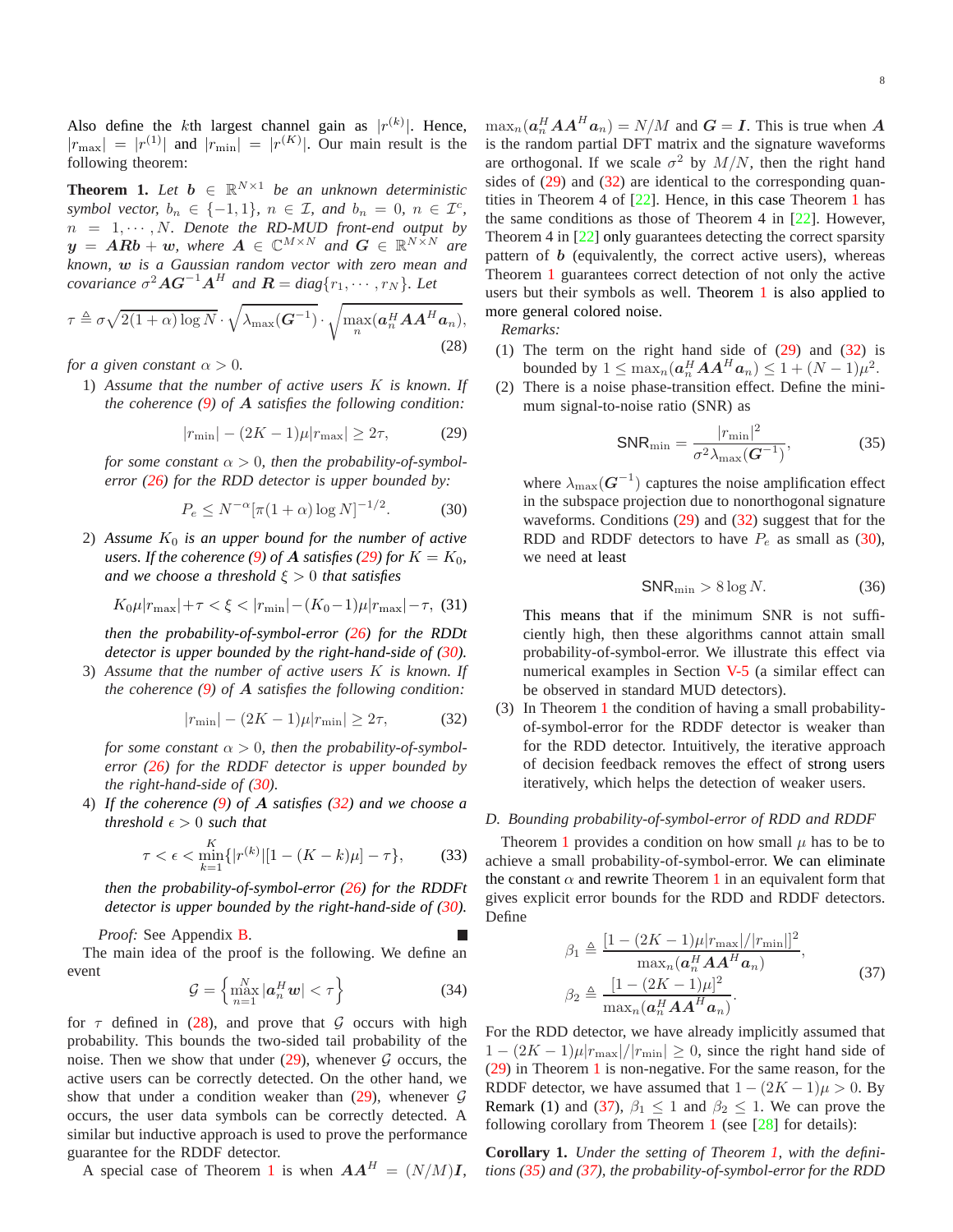*detector is upper-bounded by*

<span id="page-8-4"></span>
$$
P_{e,\text{RDD}} \le \frac{2N}{\sqrt{\pi}} \left[ \frac{\text{SNR}_{\text{min}}}{2} \cdot \beta_1 \right]^{-1/2} e^{-\frac{1}{4} \frac{\text{SNR}_{\text{min}}}{2} \cdot \beta_1},\tag{38}
$$

*with*  $1 - (2K - 1)\mu |r_{\text{max}}|/|r_{\text{min}}| \ge 0$ , and the probability-of*symbol-error for the RDDF detector is upper bounded by*

<span id="page-8-5"></span>
$$
P_{e,\text{RDDF}} \leq \frac{2N}{\sqrt{\pi}} \left[ \frac{\text{SNR}_{\text{min}}}{2} \cdot \beta_2 \right]^{-1/2} \cdot e^{-\frac{1}{4} \frac{\text{SNR}_{\text{min}}}{2} \beta_2},\tag{39}
$$

*with*  $1 - (2K - 1)\mu > 0$ .

For the decorrelating detector in conventional MUD, a commonly used performance measure is the probability of error of each user [\[4\]](#page-15-3), which is given by:

<span id="page-8-2"></span>
$$
\mathbb{P}\{\hat{b}_n \neq b_n\} = Q\left(|r_n|/(\sigma\sqrt{[\mathbf{G}^{-1}]_{nn}})\right),\tag{40}
$$

where  $Q(x) = \int_x^{\infty} (1/\sqrt{2\pi})e^{-z^2/2} dz$  is the Gaussian tail probability. Using  $(40)$  and the union bound, we obtain

$$
P_e = \mathbb{P}\{\hat{\boldsymbol{b}} \neq \boldsymbol{b}\} \le \sum_{n=1}^{N} \mathbb{P}\{\hat{b}_n \neq b_n\} \le NQ\left(\sqrt{\text{SNR}_{\text{min}}}\right)
$$

$$
\le \frac{N}{2\sqrt{\pi}} \left[\frac{\text{SNR}_{\text{min}}}{2}\right]^{-1/2} e^{-\frac{\text{SNR}_{\text{min}}}{2}}, \tag{41}
$$

where we also used the fact that  $|r_n|/[\sigma \sqrt{[G^{-1}]_{nn}}] \ge$  $\sqrt{\text{SNR}_{\text{min}}}$  and  $Q(x)$  is decreasing in x, as well as the bound [\[1\]](#page-15-0)  $Q(x) \le 1/(x\sqrt{2\pi})e^{-x^2/2}$ . Since conventional MUD is not concerned with active user detection and the errors are due to symbol detection, it only makes sense to compare [\(41\)](#page-8-3) to [\(38\)](#page-8-4) and [\(39\)](#page-8-5) when  $K = N$  and  $M = N$ . Under this setting,  $\beta_1 = 1$ and  $\beta_2 = 1$ , and the bounds on  $P_e$  [\(38\)](#page-8-4) of RDD and [\(39\)](#page-8-5) of RDDF are larger than the bound [\(41\)](#page-8-3) of the decorrelating detector. This is because when deriving bounds for symbol detection error in the proof of Theorem [1,](#page-7-0) we consider the probability of [\(34\)](#page-7-7), which requires two-side tail-probability of a Gaussian random variable. In contrast, in conventional MUD, without active-user detection, only the one-sided tail probability of the Gaussian random variable  $\mathbb{P}\{w > \tau\}$  is required because we use binary modulation. Nevertheless, obtaining a tighter bound for symbol detection error is not necessary in RD-MUD because when  $K < N$ , active user detection error dominates symbol detection error.

By letting the noise variance  $\sigma^2$  go to zero in [\(38\)](#page-8-4) and [\(39\)](#page-8-5) for the RDD and RDDF detectors, we can derive the following corollary from Theorem [1](#page-7-0) (a proof of this corollary for the RDD detector has been given in Section [IV-A\)](#page-6-1).

<span id="page-8-1"></span>**Corollary 2.** *Under the setting of Theorem [1,](#page-7-0) in the absence of noise, the RDD detector can correctly detect the active users and their symbols if*  $\mu < |r_{\min}|/[|r_{\max}|(2K - 1)]$ *, and the RDDF detector can correctly detect the active users and their symbols if*  $\mu < 1/(2K-1)$ *. In particular, if*  $K = 1$ *, with*  $M = 2$ *correlators,*  $P_e = 0$  *for the RDDF detector, and if furthermore*  $|r_{\text{max}}| = |r_{\text{min}}|$ ,  $P_e = 0$  for the RDD detector (which has also *been shown in Section [IV-A\)](#page-6-1).*

## *E. Lower Bound on the Number of Correlators*

Theorem [1](#page-7-0) is stated for any matrix  $\vec{A}$ . By substitution of the expression for coherence of a given  $A$  in terms of its dimensions  $M$  and  $N$  into Theorem [1,](#page-7-0) we can obtain a lower bound on the smallest number of correlators M needed to achieve a certain probability-of-symbol-error. For example, the coherence of the random partial DFT matrix can be bounded in probability (easily provable by the complex Hoeffding's inequality [\[33\]](#page-16-19)):

<span id="page-8-6"></span>**Lemma 1.** *Let*  $A \in \mathbb{C}^{M \times N}$  *be a random partial DFT matrix. Then the coherence of* A *is bounded by*

$$
\mu < \left[4(2\log N + c)/M\right]^{1/2},\tag{42}
$$

*with probability exceeding*  $1 - 2e^{-c}$ , *for some constant*  $c > 0$ .

Lemma [1](#page-8-6) together with Theorem [1](#page-7-0) imply that for the partial DFT matrix to attain a small probability-of-symbol-error, the number of correlators needed by the RDD and RDDF detectors is on the order of  $\log N$ . This is much smaller than that required by the conventional MUD using a MF-bank, which is on the order of N.

<span id="page-8-3"></span>Corollary [2](#page-8-1) together with the Welch bound imply that, for the RDD and RDDF detectors to have perfect detection, the number of correlators M should be on the order of  $(2K - )$  $(1)^2$ . In the compressed sensing literature, it is known that the bounds obtained using the coherence property of a matrix have a "quadratic bottleneck" [\[32\]](#page-16-18): the number of measurements is on the order of  $K^2$ . Nevertheless, the coherence property is easy to check for a given matrix, and it is a convenient measure of the user interference level in the detection subspace as we demonstrated in the proof of Theorem [1.](#page-7-0)

#### V. NUMERICAL EXAMPLES

<span id="page-8-0"></span>As an illustration of the performance of RD-MUD, we present some numerical examples. We first generate  $10<sup>5</sup>$  partial random DFT matrices and choose the matrix that has the smallest coherence as  $A$ . Then using the fixed  $A$ , we obtain results from  $5 \times 10^5$  Monte Carlo trials. For each trial, we generate a Gaussian random noise vector and random bits:  $b_n \in \{-1, 1\}$ ,  $n \in \mathcal{I}$  with probability 1/2. In this setting, the conventional decorrelating detector has  $P_e$  equal to that of the RDD when  $M = N$ .

*1)* P<sup>e</sup> *vs.* M*, as* N *increases:* Fig. [6](#page-10-2) shows the P<sup>e</sup> of the RDD, RDDF, RDDt and RDDFt detectors as a function of  $M$ , for fixed  $K = 2$ , and different values of N. The amplitudes  $r_n = 1$  for all *n*, the noise variance is  $\sigma^2 = 0.005$ , and  $G = I$ , which corresponds to  $\text{SNR}_{\text{min}} = 23 \text{dB}$ . For each combination of  $N$  and  $M$ , we numerically search to find the best values for parameters  $\xi$  and  $\xi$ . The values of  $\xi$  range from 0.78 to 0.92, increase for larger  $N$  and decrease for larger  $M$  for the RDDt detector. The values of  $\epsilon$  range from 0.50 to 0.80, increase for larger  $N$  and decrease for larger  $M$  for the RDDFt detector. The RDD and RDDF detectors can achieve small  $P_e$ for  $M$  much smaller than  $N$ ; the RDDt and RDDFt have some sacrifice in performance due to their lack of knowledge of K. This degradation becomes more pronounced for larger values of N.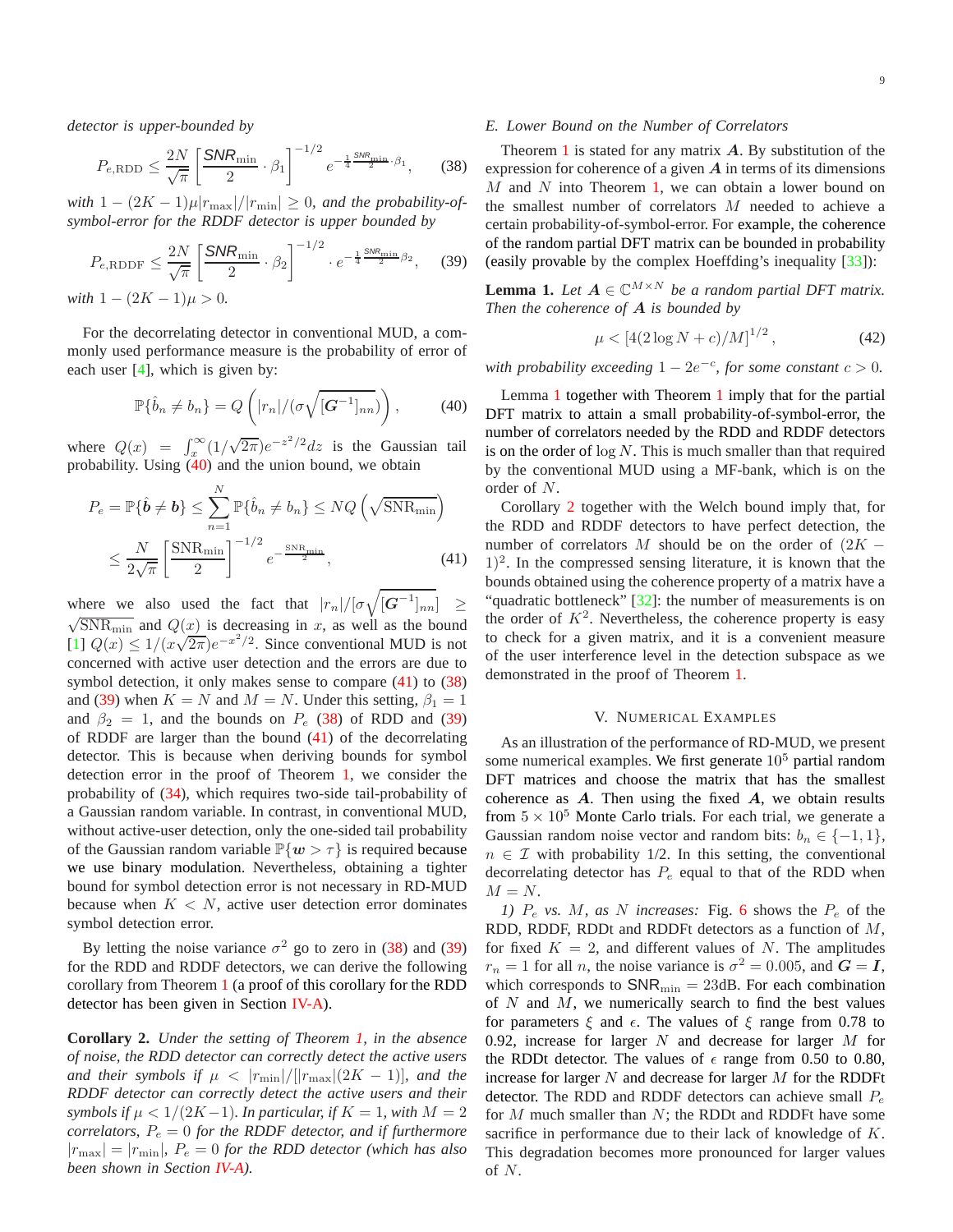

<span id="page-9-1"></span>

Fig. 4:  $P_e$  versus M for  $K = 2$  and different N. The amplitudes  $r_n = 1$  for all *n*, the noise variance is  $\sigma^2 = 0.005$ , and  $G = I$ , which corresponds to  $SNR_{\text{min}} = 23dB$ . (a) RDD and RDDt, where the solid lines correspond to RDD and the dashed lines correspond to RDDt; and (b) RDDF and RDDFt, where the solid lines correspond to RDDF and the dashed lines correspond to RDDFt.

2)  $P_e$  *vs M, as K increases:* Fig. [5a](#page-9-1) demonstrates the  $P_e$ of the RDD, RDDF, RDDt, RDDFt detectors as a function of M, for a fixed  $N = 100$ , and different values of K. For each combination of  $M$  and  $K$ , we numerically search to find the best values for the parameters  $\xi$  and  $\epsilon$ . Here  $\xi$  ranges from 0.68 to 0.80 and  $\epsilon$  ranges from 0.32 to 0.70. The amplitudes  $r_n = 1$  for all *n*, the noise variance is  $\sigma^2 = 0.005$ , and  $G = I$ , which corresponds to  $\text{SNR}_{\text{min}} = 23 \text{dB}$ . Clearly, the number of correlators needed to obtain small  $P_e$  increases as K increases.

<span id="page-9-0"></span>*3) Comparison of random matrices*  $\boldsymbol{A}$ : We compare the  $P_e$ of the RDD and RDDF detectors when the Gaussian random matrices, the random partial DFT matrices or the Kerdock codes are use for  $A$ . In Fig. [6a,](#page-10-3) the  $P_e$  of the Gaussian random matrix converges to a value much higher than that of the partial DFT matrix, when  $M$  increases to  $N$ . In this example,  $N = 100$ ,  $K = 6$ , the amplitudes  $r_n = 1$  for all *n*, the noise variance is  $\sigma^2 = 0.005$ , and  $G = I$ . In Fig.

Fig. 5:  $P_e$  versus M for  $N = 100$  and different K. The amplitudes  $r_n = 1$  for all *n*, the noise variance is  $\sigma^2 = 0.005$ , and  $G = I$ . (a) RDD and RDDt, where the solid lines correspond to RDD and the dashed lines correspond to RDDt; and (b) RDDF and RDDFt, where the solid lines correspond to RDDF and the dashed lines correspond to RDDFt.

[6b,](#page-10-4) Kerdock codes outperform both the partial DFT and the Gaussian random matrices because of their good coherence properties. This behavior can be explained as follows. For larger  $N$  and relatively small  $M$ , it becomes harder to select a partial DFT matrix with small coherence by random search, whereas the Kerdock codes can be efficiently constructed and they obtain the Welch lower bound on coherence by design. For fixed  $N$ and M, Kerdock codes can support a large number of active users, as demonstrated in Fig. [7.](#page-10-5) In this example, the coherence of the Kerdock code is  $\mu = 0.0312$ , which is much smaller than the coherence  $\mu = 0.0480$  obtained by choosing from  $10^5$ random partial DFT matrices. Kerdock codes are tight frames [\[34\]](#page-16-20), [\[31\]](#page-16-17) meaning that  $G = N/MI$  so that no pre-whitening is needed.

*4)* P<sup>e</sup> *vs.* M*, as* SNR *changes:* Consider a case where SNR<sub>min</sub> changes by fixing  $G = I$ ,  $r_n = 1$  for all n, and varying  $\sigma^2$ . For comparison, we also consider the conventional decorrelating detector, which corresponds to the RDD detector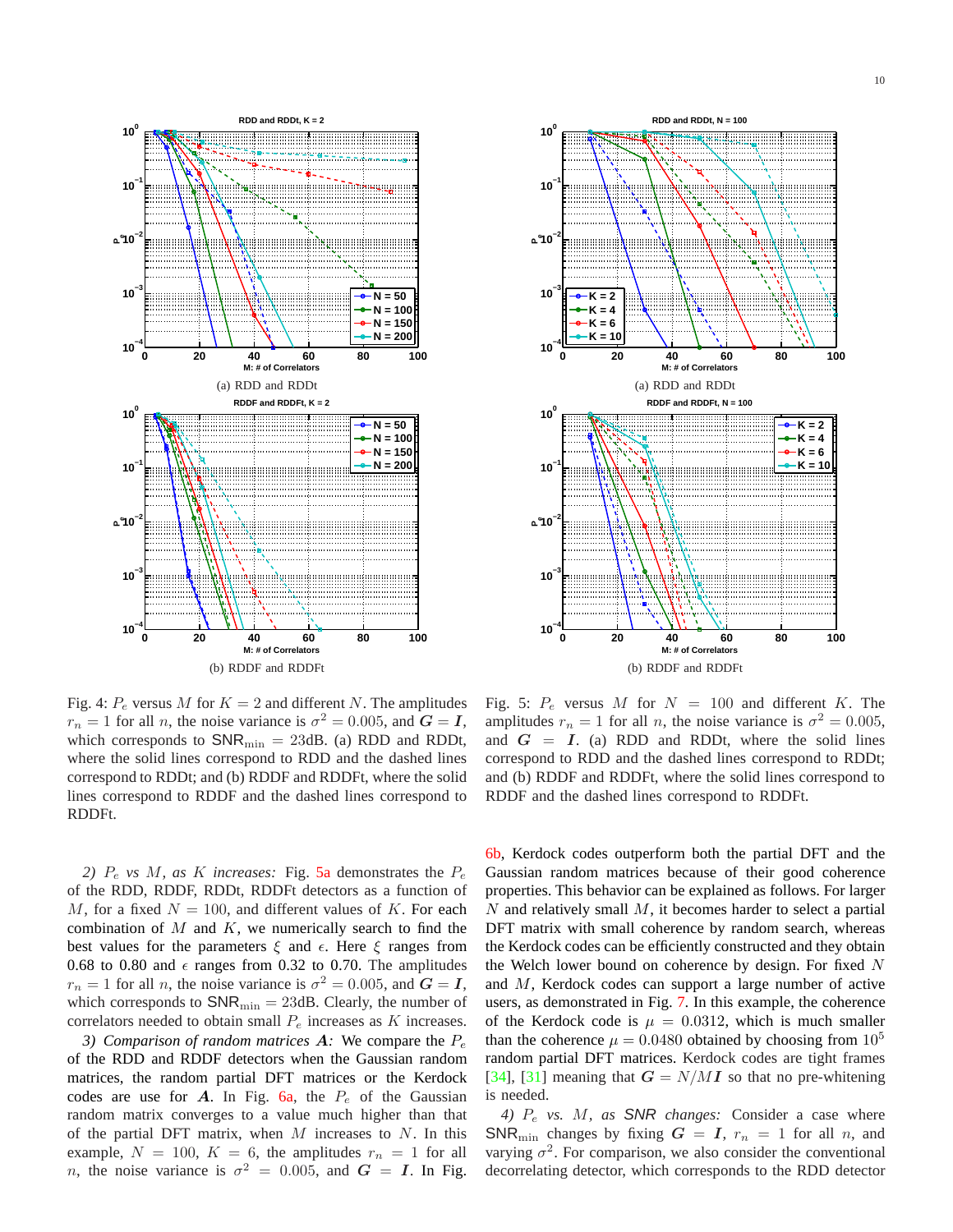<span id="page-10-3"></span><span id="page-10-2"></span>

(b) DFT vs. Gaussian vs. Kerdock

<span id="page-10-4"></span>Fig. 6: (a):  $P_e$  versus M of the RDD and RDDF detectors using random partial DFT versus Gaussian random matrices for  $N = 100$  and  $K = 6$  (Kerdock codes require dimensions of  $M = 2^m$  for  $m = 4, 6, \ldots$  and hence are not presented here). (b)  $P_e$  versus K of the RDD and RDDF detectors using Gaussian random matrices, random partial DFT matrices, and Kerdock codes of size 16 by 256 (arbitrarily select 32 columns for 32 users), for  $N = 32$  and  $M = 16$ . In both examples, the amplitudes  $r_n = 1$  for all *n*, the noise variance is  $\sigma^2 = 0.005$ , and  $G = I$ .

with  $M = N$ . Assume  $N = 100$  and  $K = 2$ . Note that there is a noise phase-transition effect in Fig. [5a,](#page-9-1) which is discussed in the Remarks of Section [IV-C.](#page-6-3)

<span id="page-10-1"></span>*5) Near-far problem,*  $G = I$ : To illustrate the performance of the RDD and RDDF detectors in the presence of the nearfar problem, we choose  $r_n$  uniformly random from [1, 1.5] for active users. Assume  $N = 100$ ,  $K = 2$ ,  $\sigma^2 = 0.005$ . In Fig. [9,](#page-11-0) RDDF significantly outperforms RDD.

<span id="page-10-0"></span>*6)* P<sup>e</sup> *vs.* M*, performance of the noise whitening transform:* Next we consider practical signature waveforms in CDMA systems. There are many choices for signature sequences and the Gold code is one that is commonly used  $[35]$ . For signature sequences  ${s_{n\ell}}$ , the signature waveforms are generated by  $s_n(t) = \sum_{\ell=0}^{L-1} s_{n\ell} p(t - \ell T_c)$ , where L is the sequence length,

<span id="page-10-5"></span>

Fig. 7: Performance of RDD and RDDF detectors, when using Kerdock codes for A with  $M = 1024$ ,  $P_e$  versus K for various N when amplitudes  $r_n$  uniformly random in [1, 1.5],  $G = I$ and  $\sigma^2 = 0.005$ .

 $T_c \ll T$  is the chip duration, and the sequences  $\{s_{n\ell}\}\$  are modulated by unit-energy chip waveform  $p(t)$  with  $\int |p(t)|^2 dt = 1$ and  $\int p(t - \ell T_c)p(t - kT_c)dt = 0$ ,  $\ell \neq k$ . For Gold codes, we choose  $m = 10$  (with length  $L = 2^{10} - 1 = 1023$  and 1025 possible codewords) [\[36\]](#page-16-22). We use 100 Gold codes to support  $N = 100$  users. The Gram matrix of the Gold code is given by

$$
G = \frac{L+1}{L} I_{N \times N} - \frac{1}{L} \mathbf{1} \mathbf{1}^{\top},\tag{43}
$$

which has two distinct eigenvalues. In this example,  $\lambda_1$  =  $(N + 1)/N = 1.0010, \ \lambda_2 = (L - N + 1)/L = 0.8768,$  $\lambda_{\text{max}}(G^{-1})$  = 1.1405 and hence the signature waveforms are nearly orthogonal. We also consider a simulated  $G =$  $U$ diag $\{1/400, 2/400, \cdots, 100/400\}$  $U^{\top}$  for a randomly generated unitary matrix  $U \in \mathbb{R}^{100 \times 100}$ , and hence  $\lambda_{\max}(G^{-1}) =$ 400 which is much larger than that of the Gold codes. In Fig. [10a](#page-11-1) and Fig. [10b,](#page-11-2) when the signature waveforms are nearly orthogonal, the noise whitening transform does not reduce  $P_e$ much. Fig. [10c](#page-11-3) and Fig. [10b](#page-11-2) show that the performance of the RDD and RDDF detectors can be significantly improved by the noise whitening transform for large  $M$ . We also verified that using the noise whitening transform cannot achieve the probability-of-error that is obtained with orthogonal signature waveforms  $G = I$ . This is because the noise whitening transform distorts the signal component.

*7)* P<sup>e</sup> *vs.* M*, RD-MUD linear detectors:* To compare performance of the RD-MUD linear detectors, we consider two sets of schemes. The first are one-step methods: using [\(13\)](#page-4-2) for active user detection followed by symbol detection using [\(14\)](#page-4-3) (corresponds to RDD), [\(20\)](#page-5-2) (corresponds to RD-MMSE), or [\(21\)](#page-5-3) (corresponds to RD-LS), respectively. The second set of schemes detects active users and symbols iteratively: the RDDF detector, the modified RDDF detector, modified by replacing the symbol detection by the RD-LS detector [\(21\)](#page-5-3) on the detected support in each iteration  $\mathcal{I}^{(k)}$ , and the modified RDDF detector, modified by replacing the symbol detection by the MMSE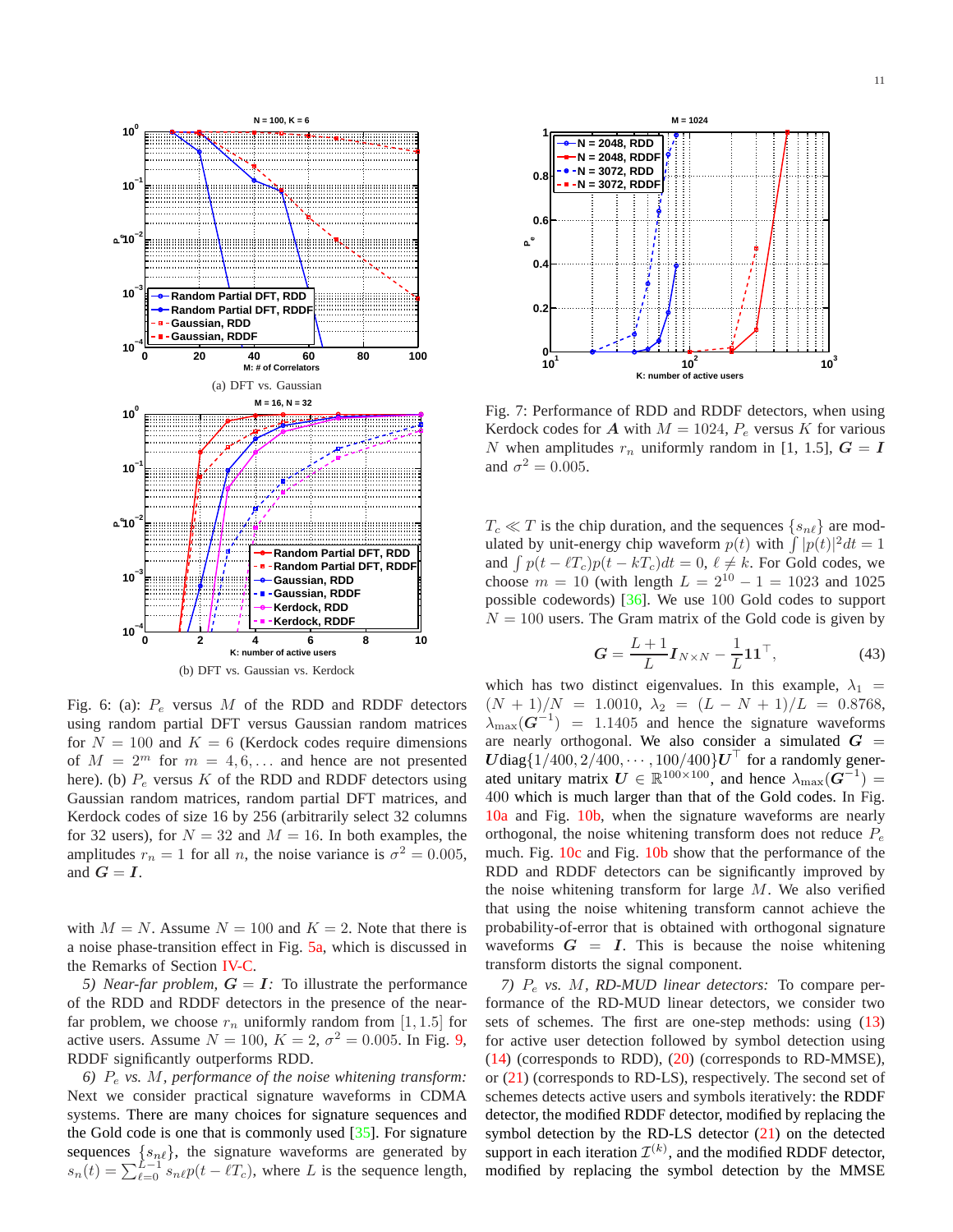

Fig. 8: Performance of RDD and RDDF detectors when  $r_n = 1$ for all *n*,  $G = I$  and various  $\sigma^2$ , where we denote SNR =  $10 \log_{10}(r_n^2/\sigma^2)$ dB. The dashed lines show  $P_e$  for the conventional decorrelating detectors at the corresponding SNR.

detector [\(20\)](#page-5-2) on the detected support in each iteration  $\mathcal{I}^{(k)}$ . Assume  $N = 100$ ,  $K = 2$ ,  $r_n = 1$  for all n, and  $\sigma^2 = 0.005$ . Again we consider Gold codes as defined in Section [V-6.](#page-10-0) As showed by Table [I,](#page-12-2) iterative methods including RDDF outperform the one-step methods including RDD. However, the difference between various symbol detection methods is very small, since active user detection error dominates the symbol detection error. By examining the conditional probability-ofsymbol-error  $\mathbb{P}\{\hat{b} \neq b | \hat{\mathcal{I}} = \mathcal{I}\}\$ , in Fig. [11](#page-12-3) we see that both RD-LS and RD-MMSE detectors have an advantage over sign detection.

### VI. CONCLUSIONS AND DISCUSSIONS

We have developed a reduced dimension multiuser detection (RD-MUD) structure, assuming symbol-rate synchronization, which decreases the number of correlators at the front-end of a MUD receiver by exploiting the fact that the number of active users is typically much smaller than the total number of users in the system. The front-end of the RD-MUD is motivated by analog CS and it projects the received signal

<span id="page-11-0"></span>

Fig. 9: Comparison of RDD and RDDF in the presence of nearfar problem, with amplitudes  $r_n$  uniformly random in [1, 1.5],  $N = 100$ ,  $K = 2$ ,  $\sigma^2 = 0.005$ , and  $G = I$ . The solid lines correspond to RDD and the dashed lines correspond to RDDF.

<span id="page-11-3"></span><span id="page-11-2"></span><span id="page-11-1"></span>

Fig. 10: Comparison of RDD and RDDF detectors with and without noise whitening when  $N = 100$ ,  $K = 2$ , amplitudes  $r_n$ uniformly random in  $[1, 1.5]$ , and the following settings for  $G$ and  $\sigma^2$ : (a) Gold codes with  $\lambda_{\text{max}}(G^{-1}) = 1.1405, \sigma^2 = 0.005$ , (b) same Gold codes as in (a) but  $\sigma^2 = 0.01$ , (c) simulated G with  $\lambda_{\text{max}}(G^{-1}) = 400$ ,  $\sigma^2 = 0.005$ , (d) same simulated G as in (c) but  $\sigma^2 = 0.01$ .

onto a lower dimensional detection subspace by correlating the received signal with a set of correlating signals. The correlating signals are constructed as linear combinations of the signature waveforms using a coefficient matrix  $\boldsymbol{A}$ , which determines the performance of RD-MUD and is our key design parameter. Based on the front-end output, RD-MUD detectors recover active users and their symbols in the detection subspace.

We studied in detail two such detectors. The RDD detector, which is a linear detector that combines subspace projection along with thresholding for active user detection and RDDF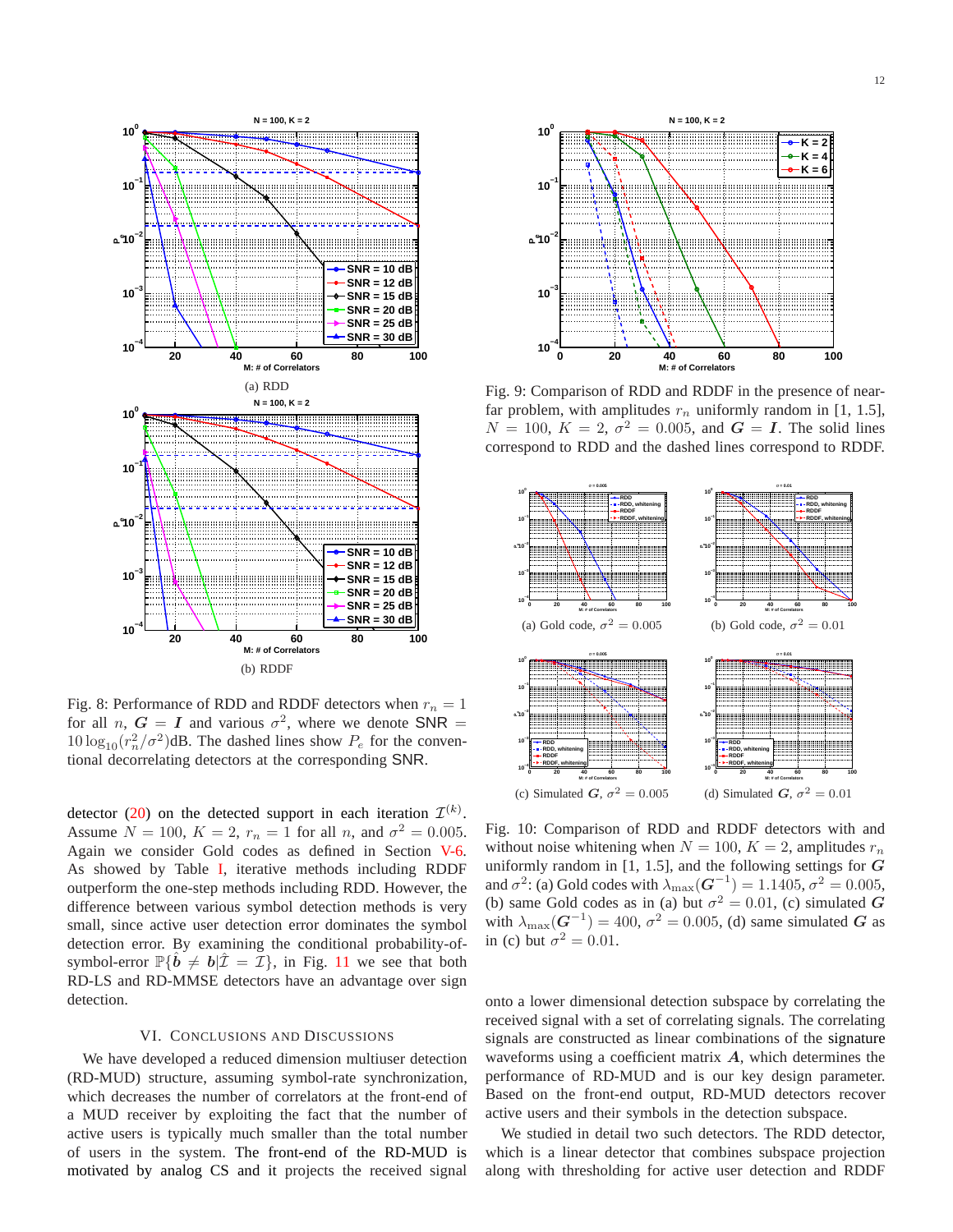<span id="page-12-3"></span>

<span id="page-12-2"></span>Fig. 11: Comparison of  $\mathbb{P}\{\hat{\boldsymbol{b}} \neq \boldsymbol{b} | \hat{\mathcal{I}} = \mathcal{I}\}$  for RDD, RD-LS, and RD-MMSE in the same setting as that in Fig. [10a.](#page-11-1)

| M      |        |        |        |
|--------|--------|--------|--------|
| 5      | 9      | 18     | 37     |
| 0.9780 | 0.8400 | 0.3857 | 0.0342 |
| 0.9780 | 0.8400 | 0.3857 | 0.0342 |
| 0.9779 | 0.8400 | 0.3857 | 0.0342 |
| 0.9527 | 0.6248 | 0.0905 | 0.0006 |
| 0.9526 | 0.6247 | 0.0905 | 0.0006 |
|        |        |        |        |
| 0.9526 | 0.6247 | 0.0905 | 0.0006 |
|        |        |        |        |
|        |        |        |        |

TABLE I:  $\mathbb{P}\{\hat{\boldsymbol{b}} \neq \boldsymbol{b} | \hat{\mathcal{I}} = \mathcal{I}\}$  vs.  $M, N = 100, K = 2$ 

detector, which is a nonlinear detector that combines decisionfeedback matching pursuit for active user detection. We have shown that to achieve a desired probability-of-symbol-error, the number of correlators used by RD-MUD can be much smaller than that used by conventional MUD, and the complexity-per-bit of the RD-MUD detectors are not higher than their counterpart in the conventional MUD setting. In particular, when the random partial DFT matrix is used for the coefficient matrix  $A$  and the RDD and RDDF detectors are used for detection, the RD-MUD front-end requires a number of correlators proportional to log of the number of users, whereas the conventional MF-bank front-end requires a number of correlators equal to the number of users in the system. We obtained theoretical performance guarantees for the RDD and RDDF detectors in terms of the coherence of A, which are validated via numerical examples.

In contrast to other work exploiting compressed sensing techniques for multiuser detection, our work has several distinctive features: (1) we consider analog received multiuser signals; (2) we consider front-end complexity, which is the number of filters/correlators at the front-end to perform the analog-todiscrete conversion; (3) the noise is added in the analog domain prior to processing of the front-end, so that the output noise vector can be colored due to front-end filtering; (4) we modify several conventional compressed sensing estimation algorithms to make them applicable for symbol detection and study their 13

probability-of-symbol-error performance.

Our results are based on binary modulation and can be extended to higher order modulation with symbols taking more possible values. In this case, however, the conditions to guarantee correct symbol detection may be stronger than the conditions to guarantee correct active user detection. We have also assumed that the signature waveforms are given. Better performance of RD-MUD might be obtained through joint optimization of the signature waveforms and the coefficient matrix A. Our results assume a synchronous channel model. Extending the ideas of this work to asynchronous channels perhaps using the methods developed in [\[37\]](#page-16-23) for time-delay recovery from lowrate samples, is a topic of future research.

#### ACKNOWLEDGMENT

The authors would like to thank Robert Calderbank and Lorne Applebaum for providing helpful suggestions with the numerical example regarding Kerdock codes.

# <span id="page-12-0"></span>APPENDIX A DERIVATION OF RD-MUD MMSE

Given the active user index set  $\hat{\mathcal{I}}$  obtained from [\(13\)](#page-4-2), we define  $W = A_{\hat{\mathcal{I}}} R_{\hat{\mathcal{I}}}^2 A_{\hat{\mathcal{I}}}^H + \sigma^2 A G^{-1} A^H$ , and  $\bar{M} = R_{\hat{\mathcal{I}}} A_{\hat{\mathcal{I}}}^H W^{-1}$ . We want to show that  $\bar{M} = \arg \min_{M} \mathbb{E}\{ ||b_{\hat{\mathcal{I}}} - M\tilde{\mathcal{Y}}||^2 \}$ . Using the same method for deriving the conventional MMSE detector of the MF-bank [\[1\]](#page-15-0), we assume that  $b_{\hat{\tau}}$  has a distribution that is uncorrelated with the noise w and that  $\mathbb{E}\{b_{\hat{\mathcal{I}}}b_{\hat{\mathcal{I}}}^H\} = I$ . Based on  $\hat{\mathcal{I}}$ , we refer to the model [\(12\)](#page-4-5), and write the MSE as  $\mathbb{E}\{\|\bm{b}_{\hat{\mathcal{I}}}-\bm{My}\|^2\} = \text{tr}(\mathbb{E}\{(\bm{b}_{\hat{\mathcal{I}}}-\bm{My})(\bm{b}_{\hat{\mathcal{I}}}-\bm{My})^H\}).$  Now we expand

<span id="page-12-4"></span>
$$
\mathbb{E}\{(b_{\hat{\mathcal{I}}}-My)(b_{\hat{\mathcal{I}}}-My)^{H}\}\n= \mathbb{E}\{b_{\hat{\mathcal{I}}}b_{\hat{\mathcal{I}}}^{H}\} - \mathbb{E}\{b_{\hat{\mathcal{I}}}y^{H}\}M^{H} - M\mathbb{E}\{yb_{\hat{\mathcal{I}}}^{H}\}\n+ M\mathbb{E}\{yy^{H}\}M^{H}\n= I + M(A_{\hat{\mathcal{I}}}R_{\hat{\mathcal{I}}}^{2}A_{\hat{\mathcal{I}}}^{H} + \sigma^{2}AG^{-1}A^{H})M^{H}\n- R_{\hat{\mathcal{I}}}A_{\hat{\mathcal{I}}}^{H}M^{H} - MA_{\hat{\mathcal{I}}}R_{\hat{\mathcal{I}}}.
$$
\n(44)

It can be verified that  $M A_{\hat{\mathcal{I}}} R_{\hat{\mathcal{I}}} = M W \bar{M}^H$ . Hence from [\(44\)](#page-12-4), we have

<span id="page-12-5"></span>
$$
\mathbb{E}\{(\mathbf{b}_{\hat{\mathcal{I}}}-M\mathbf{y})(\mathbf{b}_{\hat{\mathcal{I}}}-M\mathbf{y})^{H}\}\
$$
\n
$$
= \mathbf{I} + M\mathbf{W}\mathbf{M}^{H} - \bar{M}\mathbf{W}\mathbf{M}^{H} - M\mathbf{W}\bar{\mathbf{M}}^{H}
$$
\n
$$
= \mathbf{I} - \bar{M}\mathbf{W}\bar{\mathbf{M}}^{H} + (\mathbf{M} - \bar{\mathbf{M}})\mathbf{W}(\mathbf{M} - \bar{\mathbf{M}})^{H} \qquad (45)
$$
\n
$$
= \mathbf{I} - \mathbf{R}_{\hat{\mathcal{I}}}\mathbf{A}_{\hat{\mathcal{I}}}^{H}\mathbf{W}^{-1}\mathbf{A}_{\hat{\mathcal{I}}}\mathbf{R}_{\hat{\mathcal{I}}} + (\mathbf{M} - \bar{\mathbf{M}})\mathbf{W}(\mathbf{M} - \bar{\mathbf{M}})^{H}.
$$

Since  $W$  is a positive semidefinite matrix, the trace of the second term in [\(45\)](#page-12-5) is always nonnegative. Therefore, the matrix M that minimizes the MSE is  $\overline{M}$ .

# <span id="page-12-1"></span>APPENDIX B PROOF OF THEOREM [1](#page-7-0)

The proof of Theorem [1](#page-7-0) for both the RDD and RDDF detectors are closely related. We therefore begin by proving several lemmas that are useful for both results.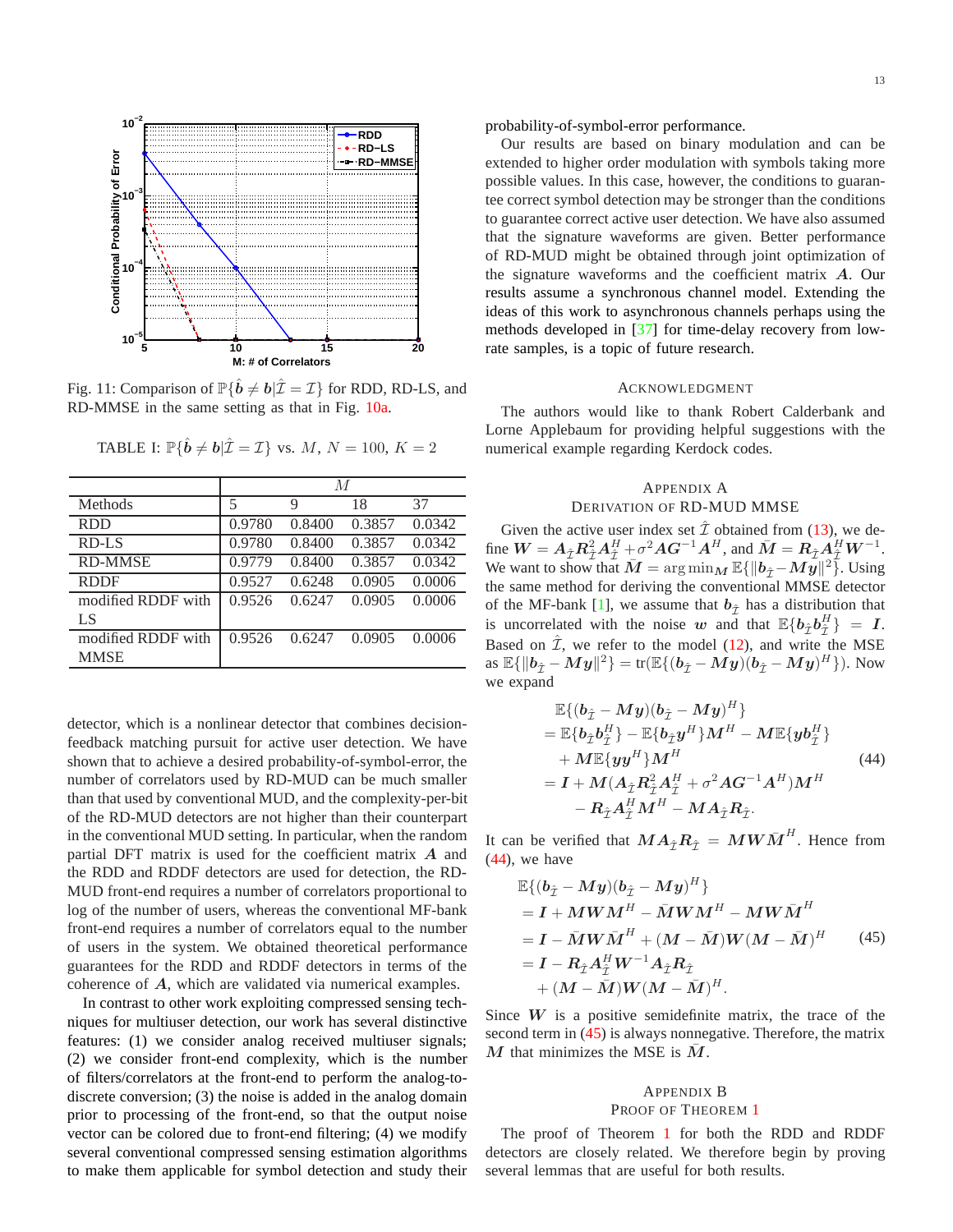First, we prove that the random event  $G$  defined in [\(34\)](#page-7-7) occurs with high probability, where  $\tau$  is defined in [\(28\)](#page-7-4). Then we show that when  $G$  occurs, both algorithms can detect the active users and their symbols. The proofs follow the arguments in [\[22\]](#page-16-8) with modifications to account for the fact that  $w$  is colored noise, and the error can also be caused by incorrect symbol detection. However, as we will show, the error probability of active user detection dominates the latter case.

<span id="page-13-11"></span>**Lemma 2.** *Suppose that* w *is a Gaussian random vector with zero mean and covariance*  $\sigma^2 \mathbf{A} \mathbf{G}^{-1} \mathbf{A}^H$ . If  $N^{-(1+\alpha)}[\pi(1+\alpha)]$  $\alpha$ ) log N]<sup>-1/2</sup>  $\leq$  1 *for some*  $\alpha$  > 0*, then the event* G *of* [\(34\)](#page-7-7) *occurs with probability at least one minus [\(30\)](#page-7-2).*

*Proof:* The random variables  $\{a_n^H w\}_{n=1}^N$  are jointly Gaussian, with means equal to zero, variances  $\sigma_n^2$  equal to  $\sigma^2 a_n^H A G^{-1} A^H a_n$ . Define

<span id="page-13-3"></span>
$$
\hat{\tau} \triangleq \sigma [2(1+\alpha)\log N]^{1/2} \cdot \left[\max_n (\boldsymbol{a}_n^H \boldsymbol{A} \boldsymbol{G}^{-1} \boldsymbol{A}^H \boldsymbol{a}_n)\right]^{1/2}, \tag{46}
$$

and an event  $\hat{G} \triangleq \{ \max_{1 \le n \le N} |\boldsymbol{a}_n^H \boldsymbol{w}| < \hat{\tau} \}$ . Using Sidak's lemma [\[38\]](#page-16-24) , we have

$$
\mathbb{P}\left\{\hat{\mathcal{G}}\right\} = \mathbb{P}\left\{|\boldsymbol{a}_1^H \boldsymbol{w}| < \hat{\tau}, \cdots, |\boldsymbol{a}_N^H \boldsymbol{w}| < \hat{\tau}\right\}
$$
\n
$$
\geq \prod_{n=1}^N \mathbb{P}\{|\boldsymbol{a}_n^H \boldsymbol{w}| < \hat{\tau}\}.
$$
\n(47)

<span id="page-13-1"></span>Since  $a_n^H w$  is a Gaussian random variable with zero mean and variance  $\sigma_n^2$ , the tail probability of the colored noise can be written as

<span id="page-13-0"></span>
$$
\mathbb{P}\{|a_n^H w| < \hat{\tau}\} = 1 - 2Q\left(\frac{\hat{\tau}}{\sigma_n}\right). \tag{48}
$$

Using the bound on  $Q(x)$ :  $Q(x) \le (x\sqrt{2\pi})^{-1}e^{-x^2/2}$ , [\(48\)](#page-13-0) can be bounded as  $\mathbb{P}\{\left|a_n^H w\right| \leq \hat{\tau}\}\geq 1 - \eta_n$ where  $\eta_n \triangleq \sqrt{2/\pi} (\sigma_n/\hat{\tau}) e^{-\hat{\tau}^2/(2\sigma_n^2)}$ . Define  $\sigma_{\text{max}} \triangleq$  $\max_n \sigma_n$  =  $\sigma \left[\max_n (\boldsymbol{a}_n^H \boldsymbol{A} \boldsymbol{G}^{-1} \boldsymbol{A}^H \boldsymbol{a}_n)\right]^{1/2},$   $\eta_{\max}$   $\triangleq$  $\sqrt{2/\pi}(\sigma_{\text{max}}/\hat{\tau})e^{-\hat{\tau}^2/(2\sigma_{\text{max}}^2)}$ . Since  $\sigma_{\text{max}}/\hat{\tau}$  = [2(1 +  $\alpha) \log N$ ]<sup>-1/2</sup>  $\sqrt{}$ by the definition of  $\hat{\tau}$ , we have  $\eta_{\text{max}}$  =  $\sqrt{2/\pi} [2(1+\alpha)\log N]^{-1/2} e^{-(1+\alpha)\log N}$ . It is easy to show that  $\eta_n$  increases as  $\sigma_n$  increases. Hence  $\eta_n \leq \eta_{\text{max}}$ . When  $\eta_{\text{max}} \leq 1$ , we can use the inequality  $(1-x)^N \geq 1 - Nx$  when  $x \ge 0$  and substitute the value of  $\eta_{\text{max}}$  to write [\(47\)](#page-13-1) as

<span id="page-13-4"></span>
$$
\mathbb{P}\{\hat{G}\} \ge \prod_{n=1}^{N} (1 - \eta_n) \ge (1 - \eta_{\text{max}})^N \ge 1 - N\eta_{\text{max}}
$$
\n
$$
= 1 - N^{-\alpha} [\pi(1 + \alpha) \log N]^{-1/2},
$$
\n(49)

which holds for any  $\eta_{\text{max}} \leq 1$  and  $N \geq 1$ . Next we show that  $\hat{\tau} \leq \tau$ . Note that

$$
a_n^H A G^{-1} A^H a_n
$$
  
\n
$$
\leq \|A^H a_n\|^2 \lambda_{\max}(G^{-1})
$$
  
\n
$$
\leq [\max_n \left(a_n^H A A^H a_n\right)] \lambda_{\max}(G^{-1}).
$$
\n(50)

<span id="page-13-2"></span>From inequality [\(50\)](#page-13-2) and definitions [\(28\)](#page-7-4) for  $\tau$  and [\(46\)](#page-13-3) for  $\hat{\tau}$ ,

<span id="page-13-5"></span>we obtain  $\hat{\tau} \leq \tau$ . Hence

$$
\mathbb{P}\{\mathcal{G}\} = \mathbb{P}\{\max_{n} |a_{n}^{H}w| < \tau\} \\
\geq \mathbb{P}\{\max_{n} |a_{n}^{H}w| < \hat{\tau}\} = \mathbb{P}\{\hat{\mathcal{G}}\}.
$$
\n
$$
(51)
$$

Combining [\(49\)](#page-13-4) and [\(51\)](#page-13-5), we conclude that  $P(G)$  is greater than one minus the expression [\(30\)](#page-7-2), as required.

The next lemma shows that, under appropriate conditions, ranking the inner products between  $a_n$  and y is an effective method of detecting the set of active users. The proof of this lemma is adapted from Lemma  $3$  in  $[22]$  to account for the fact that the signal vector  $y$  here can be complex as A can be complex. Since the real part contains all the useful information, to prove this lemma, we follow the proof for Lemma 3 in  $[22]$  while using the following inequality whenever needed:  $|\Re[a_n^H a_m]| \leq |a_n^H a_m| \leq \mu$  for  $n \neq m$ , and  $|\Re[a_n^H w]| \le |a_n^H w|$ . The proofs are omitted due to space limitations. Details of the proof can be found in [\[28\]](#page-16-14).

<span id="page-13-12"></span>**Lemma 3.** *Let* b *be a vector with support* I *which consists of* K active users, and let  $y = ARb + w$  for a Gaussian noise *vector* w *with zero mean and covariance* AG<sup>−</sup><sup>1</sup>A<sup>H</sup>*. Define*  $|r_{\text{max}}|$  *and*  $|r_{\text{min}}|$  *as in* [\(27\)](#page-6-4)*, and suppose that* 

<span id="page-13-6"></span>
$$
|r_{\min}| - (2K - 1)\mu |r_{\max}| \ge 2\tau.
$$
 (52)

*Then, if the event G of [\(34\)](#page-7-7) occurs, we have*  $\min_{n \in \mathcal{I}} |\Re[a_n^H y]| >$  $\max_{n \notin \mathcal{I}} |\Re[\boldsymbol{a}_n^H \boldsymbol{y}]|$ . If, rather than [\(52\)](#page-13-6), a weaker condition *holds:*

<span id="page-13-14"></span>
$$
|r_{\text{max}}| - (2K - 1)\mu |r_{\text{max}}| \ge 2\tau.
$$
 (53)

*Then, if the event* G *of [\(34\)](#page-7-7) occurs, we have*  $\max_{n\in\mathcal{I}}|\Re[\boldsymbol{a}_n^H\boldsymbol{y}]|>\max_{n\notin\mathcal{I}}|\Re[\boldsymbol{a}_n^H\boldsymbol{y}]|.$ 

The following lemma demonstrates that the sign detector can effectively detect transmitted symbols for the RDD and RDDF detectors. This Lemma bounds the second term in  $P_e$  that has not been considered in [\[22\]](#page-16-8).

<span id="page-13-13"></span>**Lemma 4.** Let **b** be a vector with  $b_n \in \{1, -1\}$ , for  $n \in \mathcal{I}$ *and*  $b_n = 0$  *otherwise, and let*  $y = ARb + w$  *for a Gaussian noise vector*  $w$  *with zero mean and covariance*  $\sigma^2 A G^{-1} A^H$ . *Suppose that*

<span id="page-13-7"></span>
$$
|r_{\min}| - (K - 1)\mu |r_{\max}| \ge \tau. \tag{54}
$$

*Then, if the event* G *occurs, we have*

<span id="page-13-8"></span>
$$
\operatorname{sgn}(r_n \Re[a_n^H y]) = b_n, \qquad n \in \mathcal{I}.
$$
 (55)

*If, instead of [\(54\)](#page-13-7), a weaker condition*

<span id="page-13-10"></span>
$$
|r_{\text{max}}| + |r_{\text{min}}| - 2(K - 1)\mu |r_{\text{max}}| \ge 2\tau
$$
 (56)

*holds, then under the event G, we have*  $sgn(r_{n_1}\Re[a_{n_1}^H y]) =$  $b_{n_1}$ , *for* 

<span id="page-13-9"></span>
$$
n_1 = \arg\max_n |\Re[a_n^H \mathbf{y}]|.
$$
 (57)

*Proof:* To detect correctly, for  $b_n = 1$ ,  $\Re[r_n a_n^H y]$  has to be positive, and for  $b_n = -1$ ,  $\Re[r_n \mathbf{a}_n^H \mathbf{y}]$  has to be negative.

First assume  $b_n = 1$ . We expand  $\Re[r_n a_n^H y]$ , find the lowerbound and the condition such that the lower bound is positive. Substituting in the expression for  $y$ , using the inequality that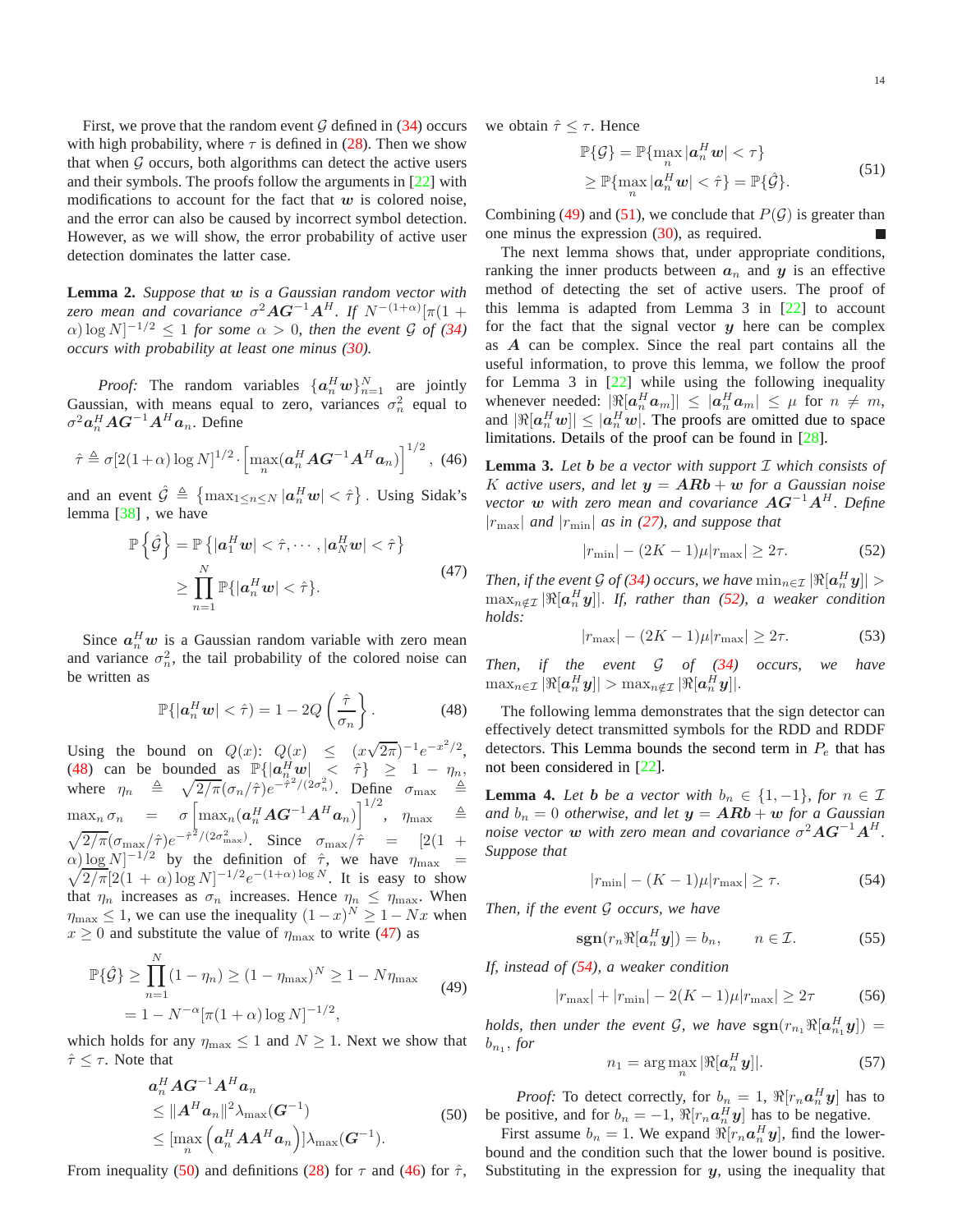L

 $x + y + z \geq x - |y| - |z|$ , under the event  $\mathcal{G}$ , we obtain

<span id="page-14-0"></span>
$$
\mathcal{R}[r_n \mathbf{a}_n^H \mathbf{y}]
$$
\n
$$
= |r_n|^2 + \sum_{m \neq n} b_m r_n r_m \mathcal{R} [\mathbf{a}_n^H \mathbf{a}_m] + r_n \mathcal{R} [\mathbf{a}_n^H \mathbf{w}]
$$
\n
$$
\geq |r_n||r_{\min}| - \sum_{m \neq n} |r_n||r_m|| \mathcal{R} [\mathbf{a}_n^H \mathbf{a}_m] |
$$
\n
$$
- |r_n|| \mathcal{R} [\mathbf{a}_n^H \mathbf{w}] |
$$
\n
$$
> |r_n| \left[ |r_{\min}| - (K - 1)\mu |r_{\max}| - \tau \right].
$$
\n(58)

From [\(58\)](#page-14-0),  $\Re[r_n a_n^H y] > 0$  for  $n \in \mathcal{I}$  if [\(54\)](#page-13-7) holds and  $b_n = 1$ . Similarly, we can show for  $b_n = -1$ , under event  $\mathcal{G}$ , if [\(54\)](#page-13-7) holds,  $\Re[r_n a_n^H y] < 0$ . Hence if [\(54\)](#page-13-7) holds we obtain [\(55\)](#page-13-8).

Recall that  $n_0$  is the index of the largest gain:  $|r_{n_0}| = |r_{\text{max}}|$ . Due to [\(57\)](#page-13-9), we have

<span id="page-14-1"></span>
$$
|\Re[a_{n_1}^H y]| \geq |\Re[a_{n_0}^H y]|. \tag{59}
$$

We will show that under the event  $G$ , once [\(56\)](#page-13-10) holds, then  $sgn(r_{n_1}\Re[a_{n_1}^H y]) \neq b_{n_1}$  leads to a contradiction to [\(59\)](#page-14-1). First assume  $b_{n_1} = 1$ . If  $\hat{b}_{n_1} = \text{sgn}(r_{n_1} \Re[a_{n_1}^H y]) \neq b_{n_1}$ , then

<span id="page-14-2"></span>
$$
\hat{b}_{n_1}
$$
\n
$$
= \operatorname{sgn}\left(r_{n_1}^2 + \sum_{m \neq n_1} b_m r_{n_1} r_m \Re\left[a_{n_1}^H a_m\right] + r_{n_1} \Re\left[a_{n_1}^H w\right]\right)
$$
\n
$$
= -1.
$$
\n(60)

So the expression inside the **sgn** operator of [\(60\)](#page-14-2) must be negative. Since  $r_{n_1}^2 > 0$ , we must have

<span id="page-14-4"></span>
$$
\sum_{m \neq n_1} b_m r_{n_1} r_m \Re \left[ \boldsymbol{a}_{n_1}^H \boldsymbol{a}_m \right] + r_{n_1} \Re \left[ \boldsymbol{a}_{n_1}^H \boldsymbol{w} \right] < 0. \tag{61}
$$

Multiplying the left-hand-side of [\(59\)](#page-14-1) by  $|r_{n_1}|$ , and using the equality  $|x| \cdot |y| = |xy|$ , we obtain

<span id="page-14-3"></span>
$$
|r_{n_1}||\Re[\mathbf{a}_{n_1}^H \mathbf{y}]|
$$
  
=  $|r_{n_1}| \left| r_{n_1} + \sum_{m \neq n_1} b_m r_m \Re[\mathbf{a}_{n_1}^H \mathbf{a}_m] + \Re[\mathbf{a}_{n_1}^H \mathbf{w}] \right|$   
=  $\left| r_{n_1}^2 + \sum_{m \neq n_1} b_m r_{n_1} r_m \Re[\mathbf{a}_{n_1}^H \mathbf{a}_m] + r_{n_1} \Re[\mathbf{a}_{n_1}^H \mathbf{w}] \right|$ . (62)

Due to [\(60\)](#page-14-2), the last line of [\(62\)](#page-14-3) inside the  $|\cdot|$  operator is negative. Using the fact that  $r_{n_1}^2 > 0$  and [\(61\)](#page-14-4), and the identity  $|x+y| = -(x+y) = |y| - x$  when  $x+y < 0$  and  $y < 0$ , under the event  $G$ , we obtain that

<span id="page-14-5"></span>
$$
|r_{n_1}||\Re[\mathbf{a}_{n_1}^H \mathbf{y}]|
$$
  
= 
$$
\left| \sum_{m \neq n_1} b_m r_{n_1} r_m \Re[\mathbf{a}_{n_1}^H \mathbf{a}_m] + r_{n_1} \Re[\mathbf{a}_{n_1}^H \mathbf{w}] \right| - r_{n_1}^2
$$
  
< 
$$
\langle r_{n_1} | (K-1)\mu | r_{\text{max}} | + |r_{n_1}| \tau - |r_{n_1}| |r_{\text{min}} |
$$
  
= 
$$
|r_{n_1}| [(K-1)\mu | r_{\text{max}} | + \tau - |r_{\text{min}}|].
$$
 (63)

On the other hand, multiply the right-hand-side of [\(59\)](#page-14-1) by  $|r_{n_1}|$ . Similarly, using the equality  $|x| \cdot |y| = |xy|$  and triangle inequality, under the event  $G$ , we obtain

<span id="page-14-6"></span>
$$
|r_{n_1}||\Re[\mathbf{a}_{n_0}^H \mathbf{y}]|
$$
  
=  $\begin{vmatrix} r_{n_1}r_{n_0}b_{n_0} + \sum_{m \neq n_0} b_m r_{n_1}r_m \Re[\mathbf{a}_{n_0}^H \mathbf{a}_m] + r_{n_1} \Re[\mathbf{a}_{n_0}^H \mathbf{w}] \end{vmatrix}$   
>  $|r_{n_1}|[|r_{\max}| - (K - 1)\mu |r_{\max}| - \tau].$  (64)

Combining  $(63)$  and  $(64)$ , we have that once  $(56)$  holds, if  $b_{n_1} = 1$ , then  $sgn(r_{n_1} \Re[a_{n_1}^H y]) = -1$  leads to  $|\Re[a_{n_1}^H y]| < |\Re[a_{n_0}^H y]|$ , which contradicts [\(59\)](#page-14-1), and hence  $sgn(r_{n_1}\Re[a_{n_1}^H y]) = 1$ . A similar argument can be made for  $b_{n_1} = -1$ , which completes the proof.

We are now ready to prove Theorem [1.](#page-7-0) The proof for the RDD detector is obtained by combining Lemmas [2,](#page-13-11) [3](#page-13-12) and [4.](#page-13-13) Lemma [2](#page-13-11) ensures that the event  $G$  occurs with probability at least as high as one minus  $(30)$  $(30)$  $(30)$ . Whenever G occurs, Lemma 3 guarantees by using [\(13\)](#page-4-2), that the RDD detector can correctly detect active users under the condition [\(29\)](#page-7-1), i.e.  $\mathcal{G} \subset \{ \mathcal{I} = \mathcal{I} \}.$ Finally, whenever  $G$  occurs, Lemma [4](#page-13-13) guarantees that, based on the correct support of active users, their transmitted symbols can be detected correctly under the condition [\(54\)](#page-13-7), i.e.  $\mathcal{G} \subset$  $\{\hat{b}_n = b_n, n \in \mathcal{I}\}$ . Clearly condition [\(54\)](#page-13-7) is weaker than [\(29\)](#page-7-1), since [\(29\)](#page-7-1) can be written as  $|r_{\text{min}}|-(K-1)\mu|r_{\text{max}}| \ge \tau + (\tau +$  $K\mu|r_{\text{max}}| > \tau$ , and hence if [\(29\)](#page-7-1) holds then [\(54\)](#page-13-7) also holds. In summary, under condition [\(29\)](#page-7-1),  $\mathcal{G} \subset \{ \mathcal{I} = \mathcal{I} \} \cap \{ \mathbf{b} = \mathbf{b} \},\$ and  $1-P_e = P(\{\hat{\mathcal{I}} = \mathcal{I}\} \cap {\{\hat{b} = b\}}) \ge P(\mathcal{G})$ , which is greater than one minus [\(30\)](#page-7-2), which concludes the proof for the RDD detector.

The proof for RDDt is similar to that for RDD detector and inspired by the proof of Theorem 1 in [\[30\]](#page-16-16). Using similar arguments to Lemma [3,](#page-13-12) we can demonstrate that, when the number of active users  $K \leq K_0$ , when  $\mathcal G$  occurs,

$$
\min_{n \in \mathcal{I}} |\mathbb{R}[a_n^H y]| > |r_{\min}| - (K - 1)\mu |r_{\max}| - \tau
$$
\n
$$
\ge |r_{\min}| - (K_0 - 1)\mu |r_{\max}| - \tau,
$$
\n(65)

and

$$
\max_{n \notin \mathcal{I}} |\mathbb{R}[a_n^H y]| < K\mu |r_{\text{max}}| + \tau \le K_0 \mu |r_{\text{max}}| + \tau. \tag{66}
$$

If [\(52\)](#page-13-6) holds for  $K = K_0$ , we can choose a threshold  $\xi$  such that  $K_0\mu|r_{\text{max}}| + \tau < \xi < |r_{\text{min}}| - (K_0 - 1)\mu|r_{\text{max}}| - \tau$ . Then  $\min_{n \in \mathcal{I}} |\mathbb{R}[a_n^H y]| > \xi$  and  $\max_{n \notin \mathcal{I}} |\mathbb{R}[a_n^H y]| < \xi$ , and hence for such  $\xi$  the RDDt detector can correctly detect the active users with high probability. Since when  $(52)$  holds,  $(54)$  is true, from Lemma [4](#page-13-13) we know the symbol can be correctly detected with high probability as well.

We now prove the performance guarantee for the RDDF detector adopting the technique used in proving Theorem 4 in  $[22]$ . First we show that whenever G occurs, the RDDF detector correctly detects an active user in the first iteration, which follows from Lemmas [2](#page-13-11) and [3.](#page-13-12) Note that  $(32)$  implies [\(53\)](#page-13-14), and therefore, by Lemma [3,](#page-13-12) we have that by choosing the largest  $|\Re[a_n^H y]|$ , the RDDF detector can detect a correct user in the set  $I$ . Second, we show that whenever  $G$  occurs, the RDDF detector correctly detects the transmitted symbol of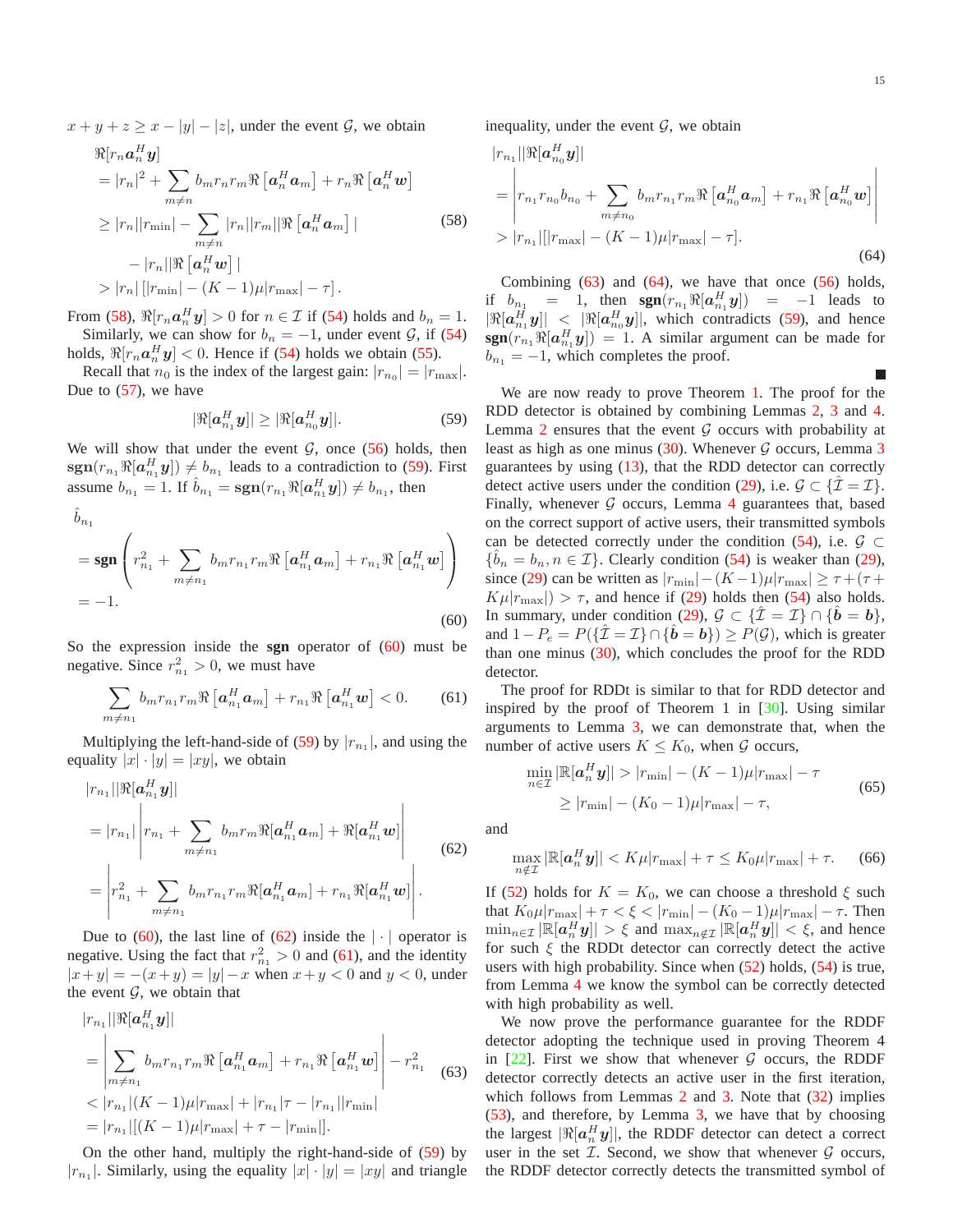this active user. Note that  $(32)$  also implies  $(56)$ , since  $(32)$ can be written as  $|r_{\text{min}}| \geq 2\tau/[1-(2K-1)\mu]$ , which implies  $|r_{\text{max}}| \geq 2\tau/[1-(2K-1)\mu]$ , and hence  $|r_{\text{max}}| + |r_{\text{min}}| - 2(K-1)\mu$  $1)\mu|r_{\text{max}}| \geq 2\tau[1-2(K-1)\mu]/[1-(2K-1)\mu]+|r_{\text{min}}| > 2\tau,$ since  $[1 - 2(K - 1)\mu]/[1 - (2K - 1)\mu] \ge 1$ . Therefore, by Lemma [4,](#page-13-13) using a sign detector, we can detect the symbol correctly. Consequently, the first step of the RDDF detector correctly detect the active user and its symbol, i.e.  $\mathcal{G} \subset \{ \mathcal{I}^{(1)} \subset \mathcal{I}^{(2)} \}$  $\mathcal{I}, b_{n_1}^{(1)} = b_{n_1}$ .

The proof now continues by induction. Suppose we are currently in the kth iteration of the RDDF detector,  $1 \leq k \leq K$ , and assume that  $k - 1$  correct users and their symbols have been detected in all the  $k - 1$  previous steps. The kth step is to detect the user with the largest  $|\Re[a_n^H v^{(k-1)}]|$ . Using the same notations as those in Section [III-B2](#page-4-7) and by definition of  $v^{(k-1)}$ , we have

<span id="page-15-13"></span>
$$
v^{(k-1)} = AR(b - b^{(k-1)}) + w = ARx^{(k-1)} + w,
$$
 (67)

where  $x^{(k-1)} \triangleq b - b^{(k-1)}$ . This vector has support  $\mathcal{I}/\mathcal{I}^{(k-1)}$ and has at most  $K - k + 1$  non-zero elements, since  $b^{(k-1)}$ contains correct symbols at the correct locations for  $(k - 1)$ active users, i.e.  $b_n^{(k-1)} = b_n$ , for  $n \in \mathcal{I}^{(k-1)}$ . This  $v^{(k-1)}$  is a noisy measurement of the vector  $ARx^{(k-1)}$ . The data model in [\(67\)](#page-15-13) for the kth iteration is identical to the data model in the first iteration with b replaced by  $x^{(k-1)}$  (with a smaller sparsity  $K - k + 1$  rather than  $K$ ),  $\mathcal{I}$  replaced by  $\mathcal{I}/\mathcal{I}^{(k-1)}$ , and y replaced by  $v^{(k-1)}$ . Let  $|r_{\max}^{(k)}| \triangleq \max_{n \in \mathcal{I}/\mathcal{I}^{(k-1)}} |r_n|$ . By assumption,  $k - 1$  active users with largest gains have been correctly detected in the first  $k-1$  rounds, and hence  $|r_{\text{max}}^{(k)}| =$  $|r^{(k)}|$ . Since  $k$ 

<span id="page-15-14"></span>
$$
|r^{(k)}| \ge |r_{\min}|,\tag{68}
$$

we have that under condition [\(32\)](#page-7-3) this model [\(67\)](#page-15-13) also satisfies the requirement  $(53)$ . Consequently, by Lemma [3,](#page-13-12) we have that under the event  $\mathcal{G}$ ,  $\max_{n \in \mathcal{I}/\mathcal{I}^{(k-1)}} |\Re[a_n^H v^{(k-1)}]| >$  $\max_{n \in (\mathcal{I}/\mathcal{I}^{(k-1)})^c} |\Re[a_n^H \boldsymbol{v}^{(k-1)}]|.$  Therefore, in the *k*th iteration, the RDDF detector can detect an active user correctly, i.e.  $\mathcal{G} \subset \{ \mathcal{I}^{(k)} \subset \mathcal{I} \}$ , and no index of active users that has been detected before will be chosen again. On the other hand, since [\(32\)](#page-7-3) can be written as  $|r_{\text{min}}| \geq 2\tau/[1-(2K-1)\mu],$ from [\(68\)](#page-15-14) this implies  $|r^{(k)}| \ge 2\tau/[1-(2K-1)\mu]$ , and hence  $|r^{(k)}| - (2K - 1)\mu |r^{(k)}| \geq 2\tau$ , and consequently  $|r^{(k)}| - (2K-2)\mu|r^{(k)}| + |r_{\min}| \ge 2\tau$ . Consequently, condition [\(56\)](#page-13-10) is true for [\(67\)](#page-15-13). Then by Lemma [4,](#page-13-13) we have that under the event  $\mathcal{G}$ ,  $sgn(r_{n_k} \Re[a_{n_k}^H v^{(k-1)}]) = b_{n_k}$ , i.e.  $\mathcal{G} \subset \{b_{n_k}^{(k)} = b_{n_k}\}.$ By induction, since no active users will be detected twice, it follows that the first  $K$  steps of the RDDF detector can detect all active users and their symbols, i.e.

$$
\mathcal{G} \subset \cup_{k=1}^{K} \{ \mathcal{I}^{(k)} \subset \mathcal{I}, b_{n_k}^{(k)} = b_{n_k} \}
$$
\n
$$
= \{ \mathcal{I}^{(K)} = \mathcal{I}, b_{n}^{(K)} = b_{n}, n \in \mathcal{I}^{(K)} \}.
$$
\n(69)

<span id="page-15-15"></span>Note that condition  $(53)$  is weaker than  $(32)$ , since  $(32)$  can be written as  $|r_{\text{min}}|[1-(2K-1)\mu] \geq 2\tau$ , which implies  $|r_{\text{max}}|[1-\tau|]$  $(2K-1)\mu$  ≥ 2 $\tau$ . This further implies  $|r_{\text{max}}|[1-2(K-1)\mu]+$  $|r_{\text{min}}| \geq 2\tau$ , since  $1-2(K-1)\mu \geq 1-(2K-1)\mu$  and  $|r_{\text{min}}| \geq$ 0. Consequently, under condition [\(32\)](#page-7-3), from [\(69\)](#page-15-15),  $\mathcal{G} \subset \{ \hat{\mathcal{I}} \}$ 

The proof for RDDFt follows the above proof for RDDF with one more step. Note that when we have correctly detected all active users in K rounds, from [\(67\)](#page-15-13) the residual  $v^{K} =$ w contains only noise. Hence, when G occurs,  $||A^H v^K||_{\infty} =$  $||A^H w||_{\infty} = \max_{1 \le n \le N} |a_n^H w| < \tau$ , from Lemma [2.](#page-13-11) On the other hand, in the  $\overline{k}$ -th round,  $k = 1, ..., K$ , from [\(67\)](#page-15-13), we have that when  $G$  occurs

<span id="page-15-16"></span>
$$
||A^H v^{(k-1)}||_{\infty}
$$
  
= 
$$
\max_{1 \le n \le N} \left| \sum_{m \in \mathcal{I}/\mathcal{I}^{(k-1)}} r_m b_m a_n^H a_m + a_n^H w \right|
$$
 (70)

> 
$$
|r_{\text{max}}^{(k)}| - (K - k)\mu |r_{\text{max}}^{(k)}| - \tau > 0.
$$
 (71)

The expression in  $(71)$  is positive, when  $(32)$  holds (recall that [\(32\)](#page-7-3) is also required to detect correct active users): because when  $|r_{\min}| - (2K - 1)\mu |r_{\min}| > 2\tau$ , since  $|r^{(k)}| \ge |r_{\min}|$ ,  $|r^{(k)}| - (2K - 1)\mu|r^{(k)}| > 2\tau$ , and hence  $|r^{(k)}| - (2K - 2k 1)\mu|r^{(k)}| > 2\tau \geq 0$ . Therefore when [\(32\)](#page-7-3) holds, we can choose  $\epsilon < \min_{k=1}^K \{|r^{(k)}| [1 - (K - k)\mu] - \tau\} < r_{\min} - \tau$ . Therefore, under the condition [\(32\)](#page-7-3), when G occurs, we can choose  $\tau$  <  $\epsilon < \min_{k=1}^K \{|r^{(k)}| [1-(K-k)\mu]|-\tau\}$ , so that  $\|A^H v^{(k-1)}\|_{\infty} >$  $\epsilon, k = 1, \ldots, K$ , and  $||A^H v^{(K)}||_{\infty} < \epsilon$ . Finally, using similar arguments as for RDDF that [\(32\)](#page-7-3) guarantees [\(56\)](#page-13-10), RDDFt can also correctly detect the symbols with high probability.

This completes the proof of Theorem [1.](#page-7-0)

#### **REFERENCES**

- <span id="page-15-1"></span><span id="page-15-0"></span>[1] S. Verdú, *Multiuser Detection*. Cambridge University Press, 1998.
- [2] C. Schlegal and A. Grant, *Coordinated multiuser communications*. Springer, May 2006.
- <span id="page-15-2"></span>[3] M. L. Honig, ed., *Advances in multiuser detection*. Wiley Series in Telecommunications and Signal Processing, Wiley-IEEE Press, Aug. 2009.
- <span id="page-15-3"></span>[4] R. Lupas and S. Verdú, "Linear multiuser detectors for synchronous codedivision multiple-access channel," *IEEE Trans. Info. Theory*, vol. 35, pp. 123 – 136, Jan 1989.
- <span id="page-15-4"></span>[5] S. Verdú, "Minimum probability of error for asynchronous Gaussian multiple-access channels," *IEEE Trans. Info. Theory*, vol. 32, pp. 85 – 96, Jan. 1986.
- <span id="page-15-5"></span>[6] M. K. Varanasi, "Decision feedback multiuser detection: A systematic approach," *IEEE Trans. Info. Theory*, vol. 45, pp. 219 – 240, Jan. 1999.
- <span id="page-15-6"></span>[7] L. Applebaum, W. Bajwa, M. Duarte, and R. Calderbank, "Asynchronous code-division random access using convex optimization," *Physical Communication*, vol. 5, pp. 129 – 149, June 2012.
- <span id="page-15-7"></span>[8] A. K. Fletcher, S. Rangan, and V. K. Goyal, "On-off random access channels: A compressed sensing framework," *in revision to IEEE Trans. Info. Theory and arXived.*, March 2010.
- <span id="page-15-8"></span>[9] Y. C. Eldar, "Compressed sensing of analog signals in shift-invariant spaces," *IEEE Trans. Signal Process.*, vol. 57, pp. 2986–2997, August 2009.
- <span id="page-15-9"></span>[10] M. F. Duarte and Y. C. Eldar, "Structured compressed sensing: from theory to applications," *IEEE Trans. Signal Process.*, vol. 59, pp. 4053 – 4085, Sept. 2011.
- <span id="page-15-10"></span>[11] E. J. Candes and T. Tao, "Near-optimal signal recovery from random projections: Universal encoding strategies?," *IEEE Trans. Info. Theory*, vol. 52, pp. 5406 – 5424, Dec. 2006.
- <span id="page-15-11"></span>[12] D. L. Donoho, "Compressed sensing," *IEEE Trans. Info. Theory*, vol. 52, pp. 1289 – 1306, April 2006.
- <span id="page-15-12"></span>[13] A. K. Fletcher, S. Rangan, and V. K. Goyal, "Necessary and sufficient conditions on sparsity pattern recovery," *IEEE Trans. Info. Theory*, vol. 55, pp. 5758 – 5772, Jan. 2009.